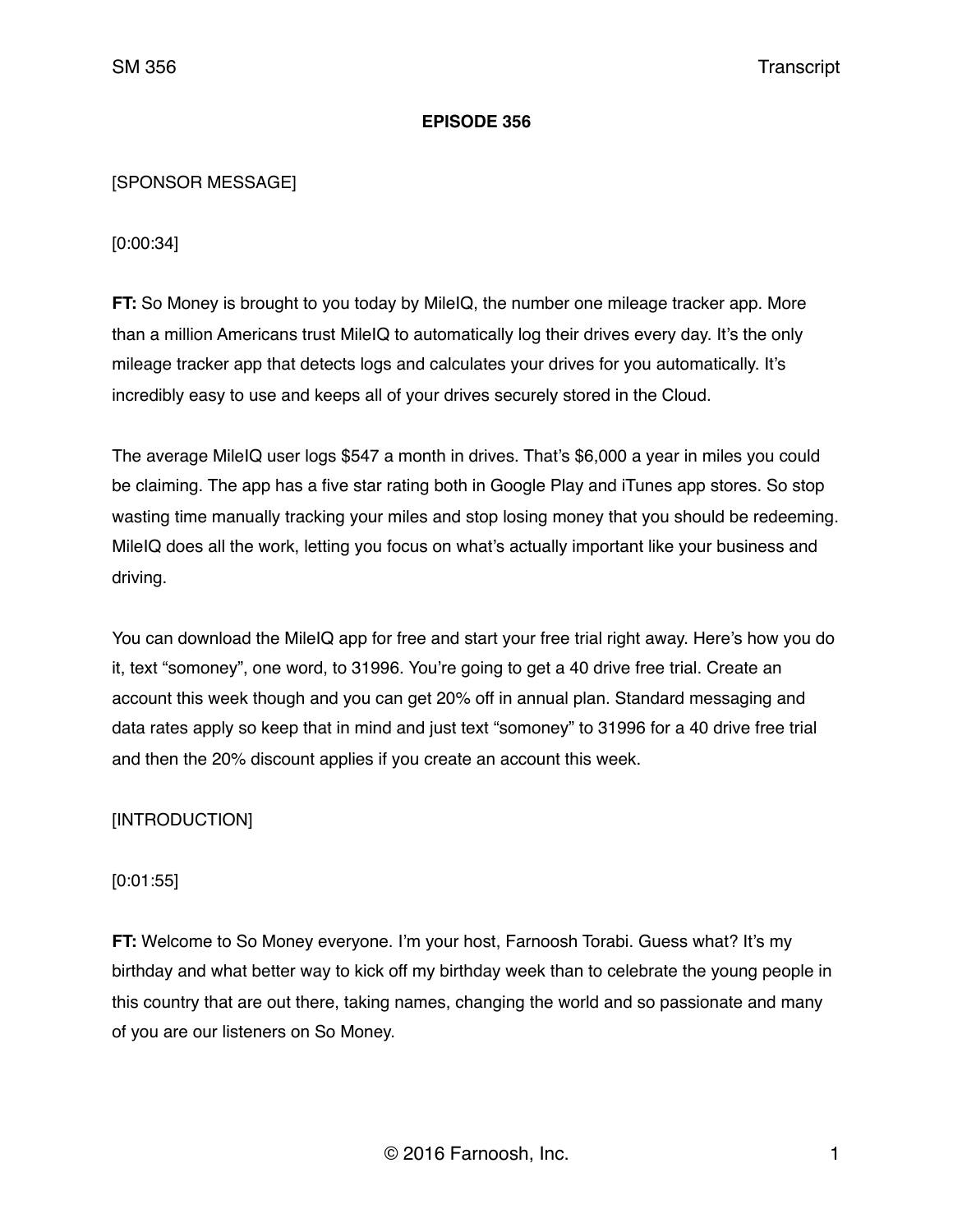So I am very honored to dedicate this entire week to you and to inspire everybody else. We've done this before and it was very successful looking at some of the most remarkable young people in this country as they manage their money, manage their careers, find their purpose in life and so back by popular demand, we're dedicating this entire week to those of us born in 1980, that's me, or after.

It's So Money Millennial Week and for months, I have been searching for bright, talented and So Money 20 and 30 somethings and I'm excited to say that we have an incredible line up for you. So stay tuned all week. Today, a young woman that I met about eight years ago and she had just graduated from college, had stars in her eyes and she reached out and said, "Hey, remember me?" And of course, I did.

Victoria Reitano is now the CEO and lead consultant at her own company, CreatiVix Media, a digital agency based in New York City and it's dedicated to making social media manageable for all. Her nickname is "Vix", the two of us actually met during one of my talks at Time Inc. way back when. So hear us catch up, learned how she transitioned from corporate to entrepreneurship and how she's earning six figures all before the age of 30.

Here's Vix Reitano, our So Money Millennial part one.

## [INTERVIEW]

#### [0:03:33]

**FT:** Victoria Reitano, welcome to So Money. So Money Millennial, "Vix" as they call you and you and I actually have a history. We met about seven or eight years ago. I came to Time Inc. where you were working to give a little chat about managing your money in your 20's in New York. I'd just come off writing my first book, *You're So Money* and we kept in touch and here you are, kicking some major arse, lady.

[0:04:04]

**VR:** Thank you.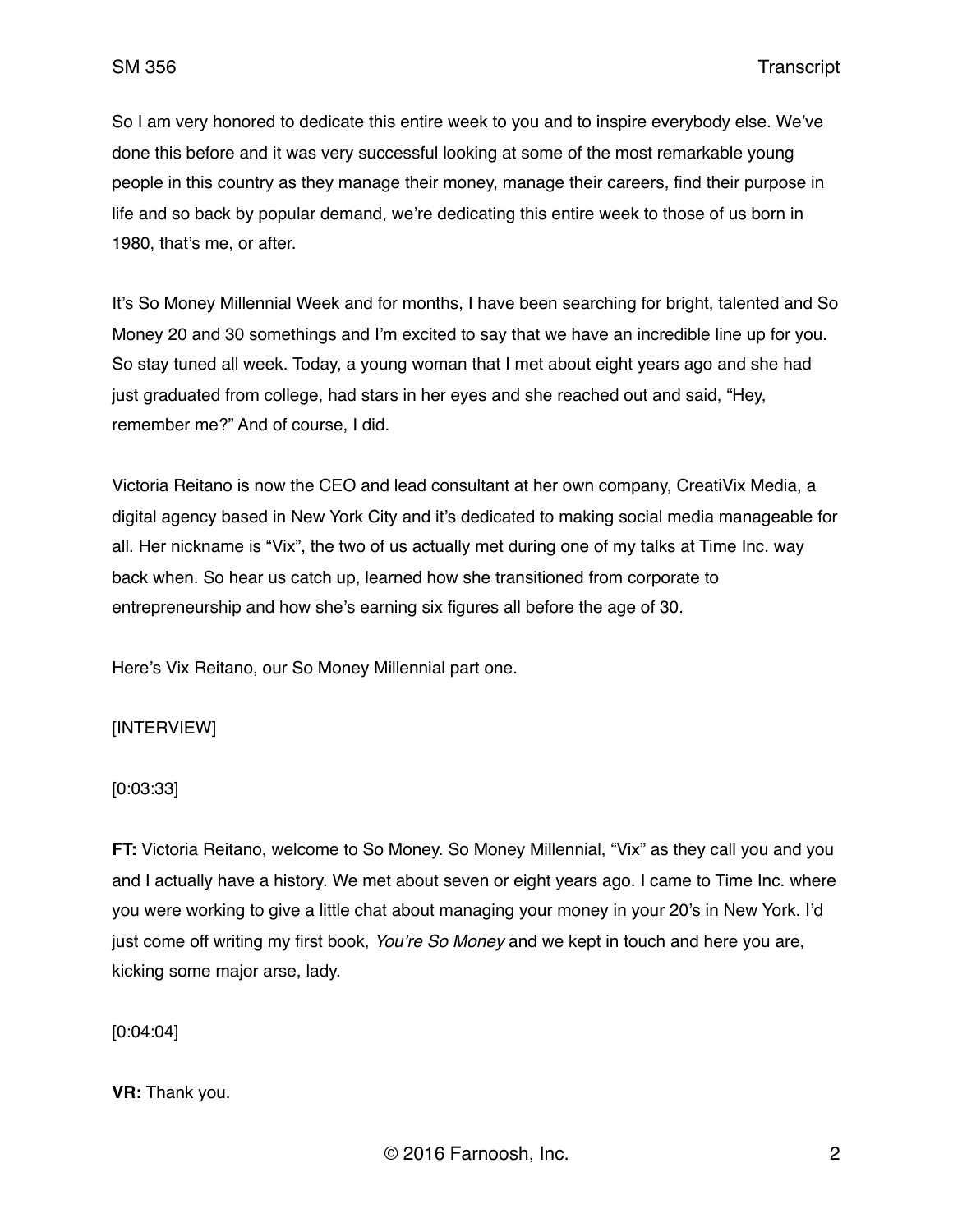## [0:04:06]

**FT:** Let's catch our listeners up okay? So at the time, you were working at Fortune Small Business and you were like, "I know there's more out there for me," as everyone, not everyone but many of my listeners, you know who you are, we have that voice in our head that's like, "You're destined for better."

[0:04:24]

**VR:** A hundred percent.

[0:04:26]

**FT:** There's more out there but how do you actually make it happen? And so today, you are running your own business. You are a six figure woman, you're niche is social media and I guess online marketing somewhat?

[0:04:42]

**VR:** Yeah, digital media marketing is what I like to call it.

[0:04:45]

**FT:** Digital media marketing and is this where you thought you would land? I think in the middle years, I also saw you on the Today Show at one point. So I feel like you're somebody who is just out there, eager, hungry, do it, "I'll do it, I'll learn, maybe I'll fail but I'm going to get somewhere bigger and better," and you did.

[0:05:04]

**VR:** Thank you, yeah. In the middle years, I graduated with a print journalism degree in 2010. I was an intern when we met. So when I graduated with that degree, I really had absolutely no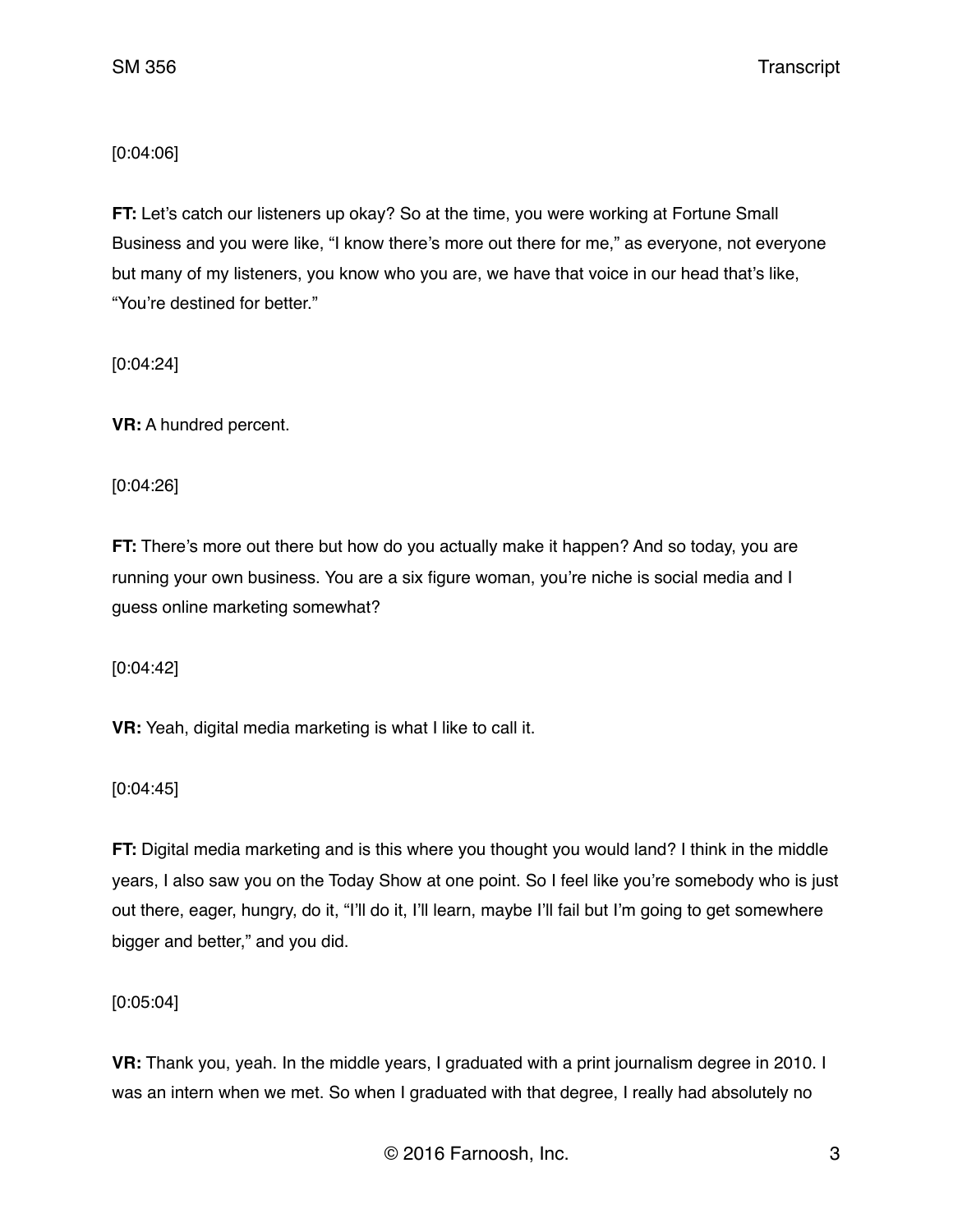idea that I would end up where I ended up mainly because the day I started interning was the day that Lehman Brothers closed.

To me, that was such a crazy time. We thought all newspaper are going to fold. Of course, some still exist but I really threw myself into digital and I always had a hustle and a side hustle because that's the beauty of digital is. You don't have to work one job. When I was building this company, I was working, I would go to Sales Cycle because that's my obsession and then I would work from seven to nine, go to actual work and then come home and work from 6:30 or 7 o'clock until eight or 9 o'clock at night and start all over.

And sometimes, it was a lot. It's not an easy path but now that I'm on the other side with my own company and the two facets of my own business, it's great. It's a wonderful thing to be in but what I focused on first was that the really important thing, was that I needed to make sure that I understood all different parts of the business in order to really succeed and that was something that I focused on. That's why I ended up on the Today Show and at LIVE! with Kelly & Michael and NBC and also Telepictures at one point.

## [0:06:30]

**FT:** Yeah, so your experience working for these big brands, these big production houses and TV shows was what gave you the street cred right? And also, you had to work there to really understand the dynamic?

## [0:06:43]

**VR:** Totally, yeah. I was working at a trade publication when I got on the Today Show in August of 2011 but I also at the same time was serving as a managing editor for a website that was focused on college women and I had just come out of college. So I felt like, "Okay, I could do this. I could write for this women. I am these women" so I was doing that and then we started a Twitter chat and that's when Twitter was just taking off.

So it was like the Wild West and when I got this e-mail from them, I was like, "Wow, that's crazy" I never expected that and it worked out and then a few months later, I applied to be a digital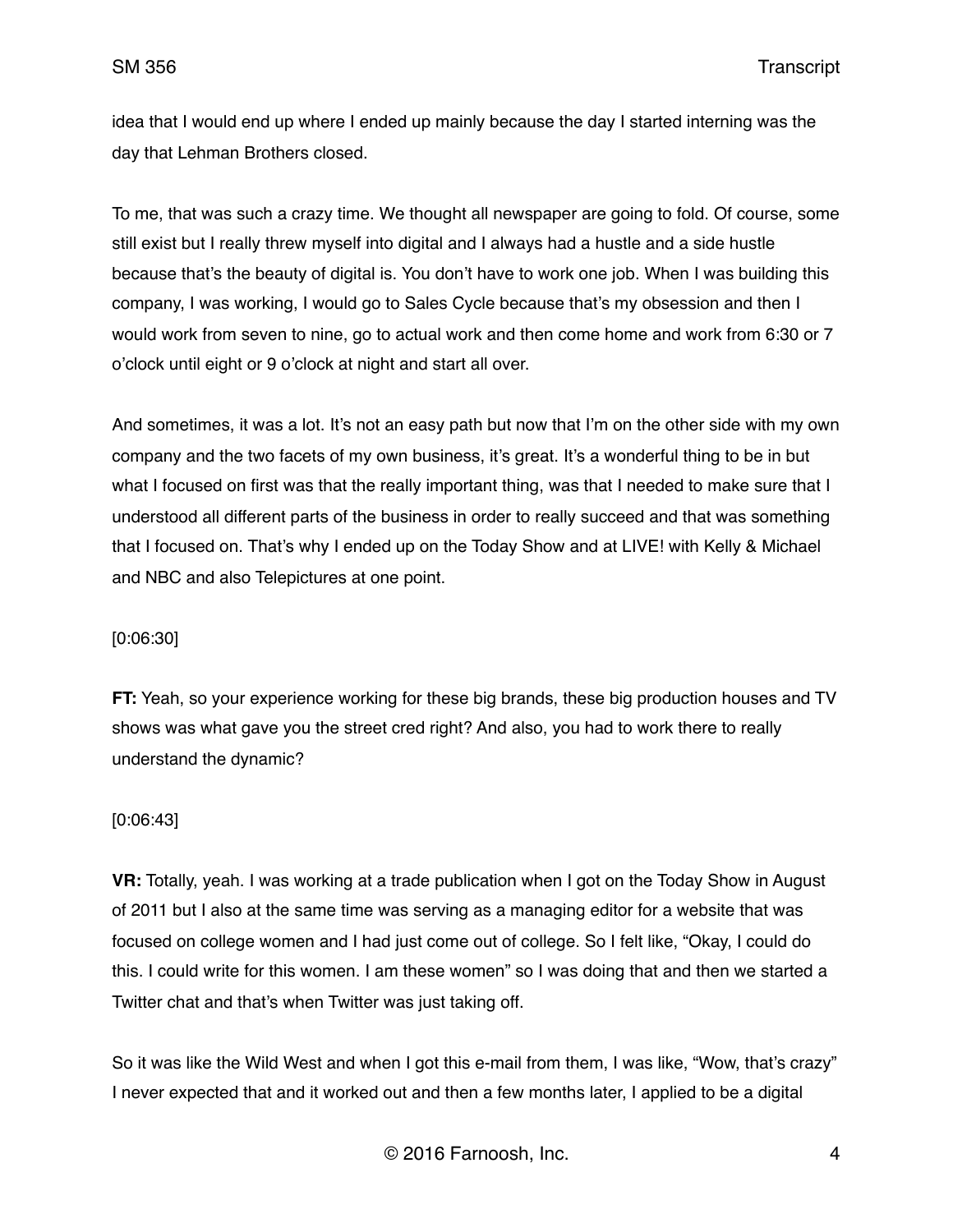producer at LIVE! With Kelly & Michael, Live with Regis and Kelly that transitioned but I actually didn't think that I would get the job.

So I applied for graduate school because I was ready to take on more loans because I figured that was the best way to get to the job that I wanted and then ironically, I don't know if that's the right word but I got the job because I knew all these different social networks. That was besides my writing skills, I can edit video, I can create websites, I can code and I think that that's the most important.

If I could give millennials one piece of advice, it's to continue to learn just because maybe your six figure degree didn't get you where you want to be, that doesn't mean that there aren't hundreds of resources out there for you to figure out how to do things and also how to find a career that you really love.

I love digital media and I know that that's kind of a charged statement because I think it stresses a lot of people out but at the end of the day, it's what allows me to continue to succeed. So I think that that's a very powerful thing.

## [0:08:20]

**FT:** Two things that I think I would love to focus on. One is, while you were working full time, you had the side hustle which was I did too and it not coincidentally is what many successful entrepreneurs did in order to really figure out what it is they wanted to do independently and then go and do it full time. You have to experiment with something.

What was that experimental phase like you said, it wasn't easy so paint the picture for us, what were you doing? You're coming home from work and then how are you maximizing your time? Because also Victoria, you've been very successful I would say pretty quickly. You move fast so I want to know maybe some tips for how to, besides continue learning, specifically how did you use your time outside of your nine to five to advance and then, when did you know you could quit?

[0:09:14]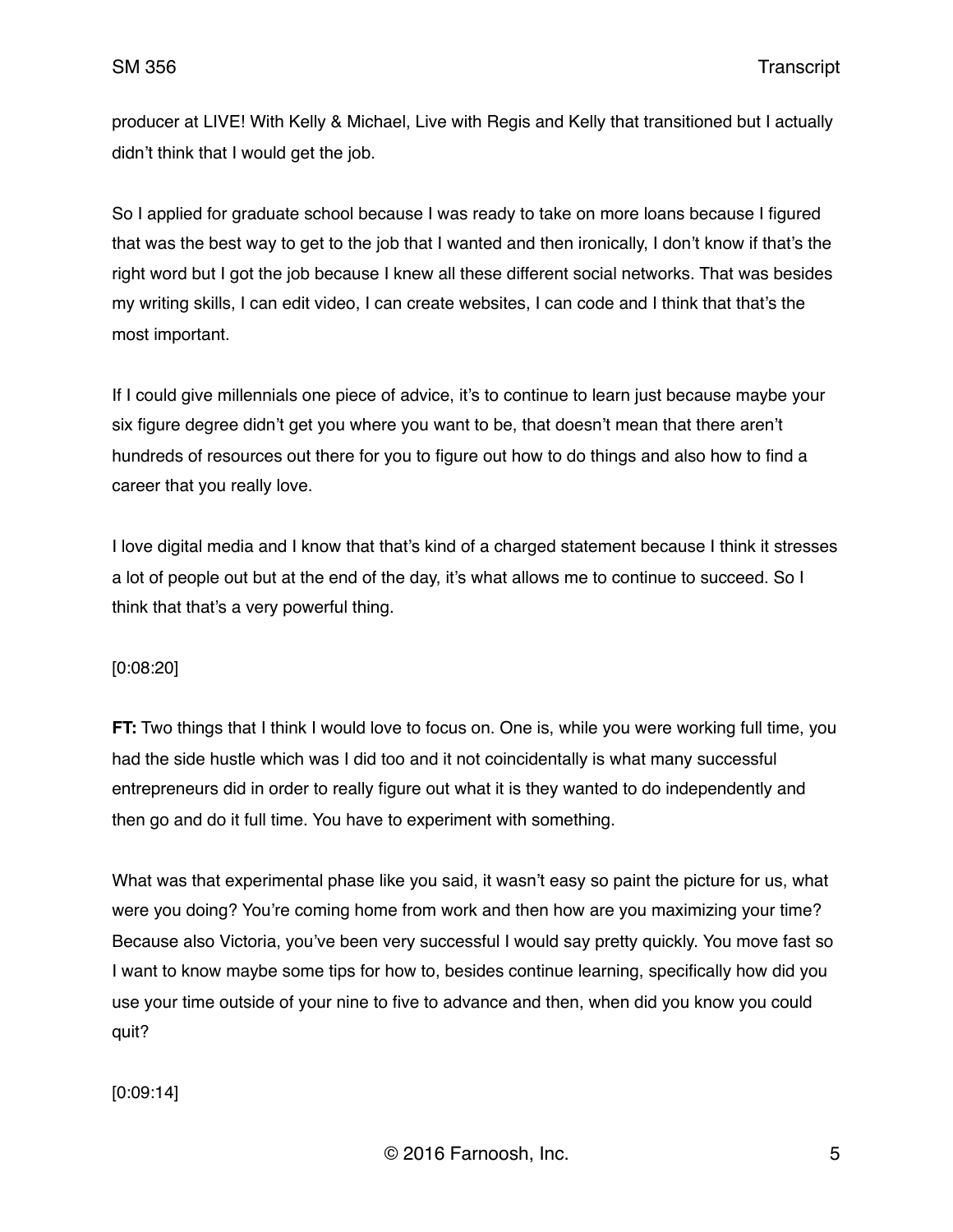SM 356 Transcript

**VR:** So the way I used my time really started early on. Your first few jobs they're maybe not as taxing as they are nearly. My early 20's, I was really focused on using my extra time. So I would tweet in the morning when I was on the elliptical or when I was commuting, I would focus on talking about different things, getting into conversations, following what I like to call, "my top five" and you actually are one of my five now. Farnoosh, you are one of my five.

So what you do is you find people who you want to be when you grow up social media wise. That's what I did and I felt like you could really do this with anything. If you find five people in any industry and you model what they do, you can do that. So I would really focus on writing blogs, I was guest posting, I was just doing everything that I could in the downtime.

My first job, I was working from home because I worked for a Patch. So there were a lot of hours in the day that I had time to multitask. It's a lot about project management and I never realized that until I went to an agency which was my last job. I'm a digital producer, that's how I always see myself because I produce digital content and one of the people that I worked with was like, "No well you're also a project manager," but I'm just organized.

I have a to-do list, I was really focused. I build vision boards. I know that that may sounds a little "woo-woo-wee" but that was something that really pushed me forward because I was like, "Okay, this is what I want in six months, in a year," and I did everything in my power to make it happen even it meant not going out.

I was focused on the two things that was most important to me, was creating a solid foundation to build a business and staying in shape mentally and physically. So for me, as a creative person to continue to be creative, you have to be on your game mentally and that means a lot of different things for different people.

I also trained for a half marathon while I was doing this and I just batch posted. So I would sit on a Sunday. I used to call it either Super Sunday or Super Saturday, where I would come up with — and I still do this now. I would come up with five, six, seven, eight topics that I wanted to blog about. Now, I do video post so I just put the camera on and film and you know I have really gotten it down to a science.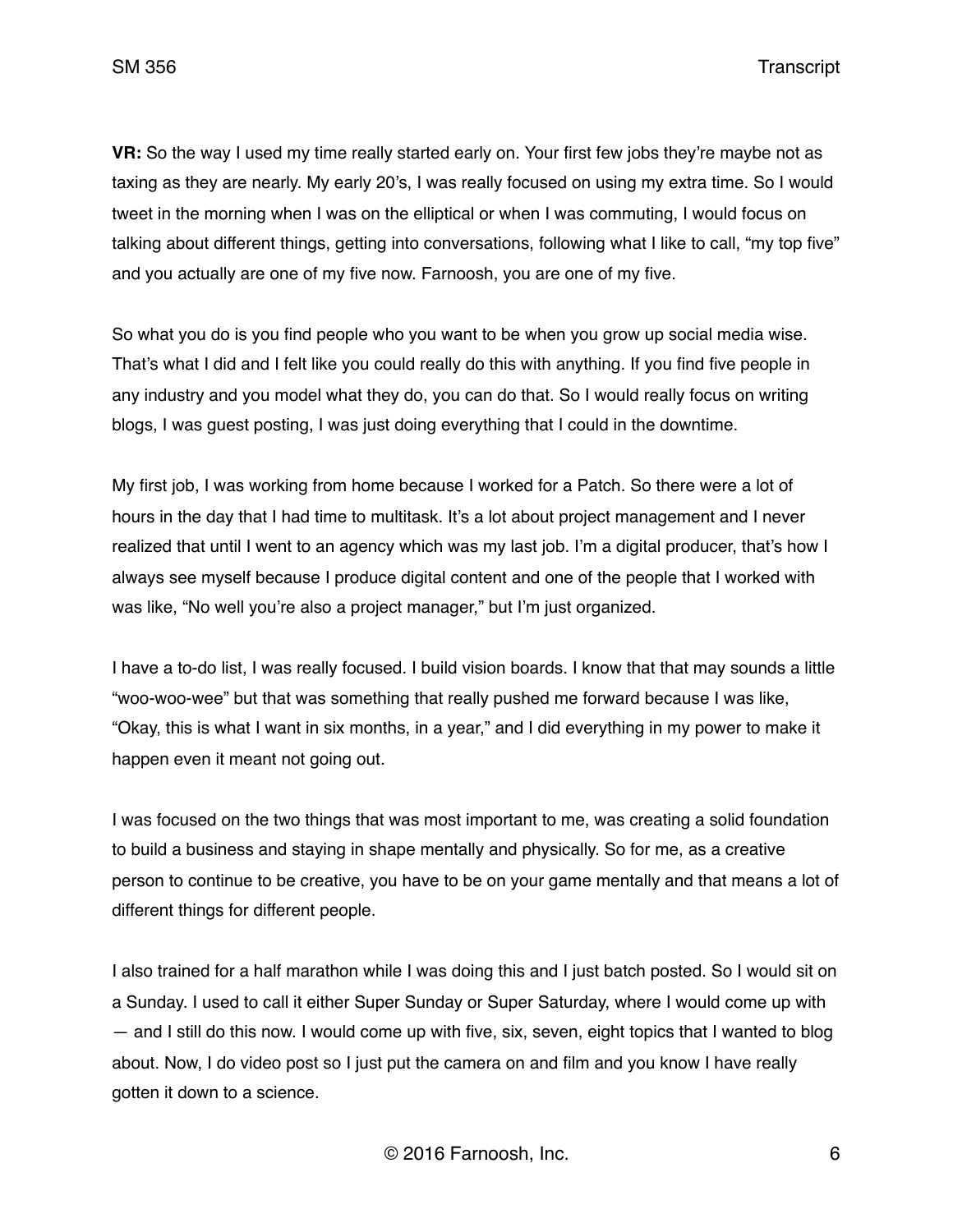SM 356 Transcript

So I can create a blog post in maybe 45 minutes. That's super-fast but I've always been fast and I think if you train yourself, it's like anything else. If you train yourself, then you know how much time it takes you and then you can accurately plan. This is something that I talk about with my private clients, with my friends, with anyone who asks, it's all about having a plan and the systems in place to execute the plan.

# [0:11:57]

**FT:** I totally did what you did which was I used Sundays also as my Super Sunday, my work day. Easier to do when you're a millennial, young, unhinged, not a parent, I didn't even have a gold fish or anything to be accountable to. It was just me so I could be really selfish with my own time and I would just crank out four to five to six articles or at least outlines of articles that I was freelancing for the local paper while working a nine to five job and those articles later became, I guess the beginnings of the book, *You're So Money: Live rich even when you're not,* so I've been there, done that.

## [0:12:41]

**VR:** You know what it is? It's challenging. It's not great especially when you're young. I also have nothing that relies on me to stay alive because I can't even keep the plants alive. So I think that it's hard to say to your friends, "No, I can't come out tonight." But at the end of the day, saying no a few times and then being able to say yes to yourself, being selfish.

People often think that when you're building your business, you're being selfish in the wrong way but I think successful people are selfish in the right way and I don't think it's as dirty as a word as it has become. I think it should be a positive thing. You have to choose yourself and your priorities to really move forward.

## [0:13:22]

**FT:** Okay, we're going to go to the So Money questions in just a second but first, do a little quick analysis of my social media. I'm one of those people who I understand the value of social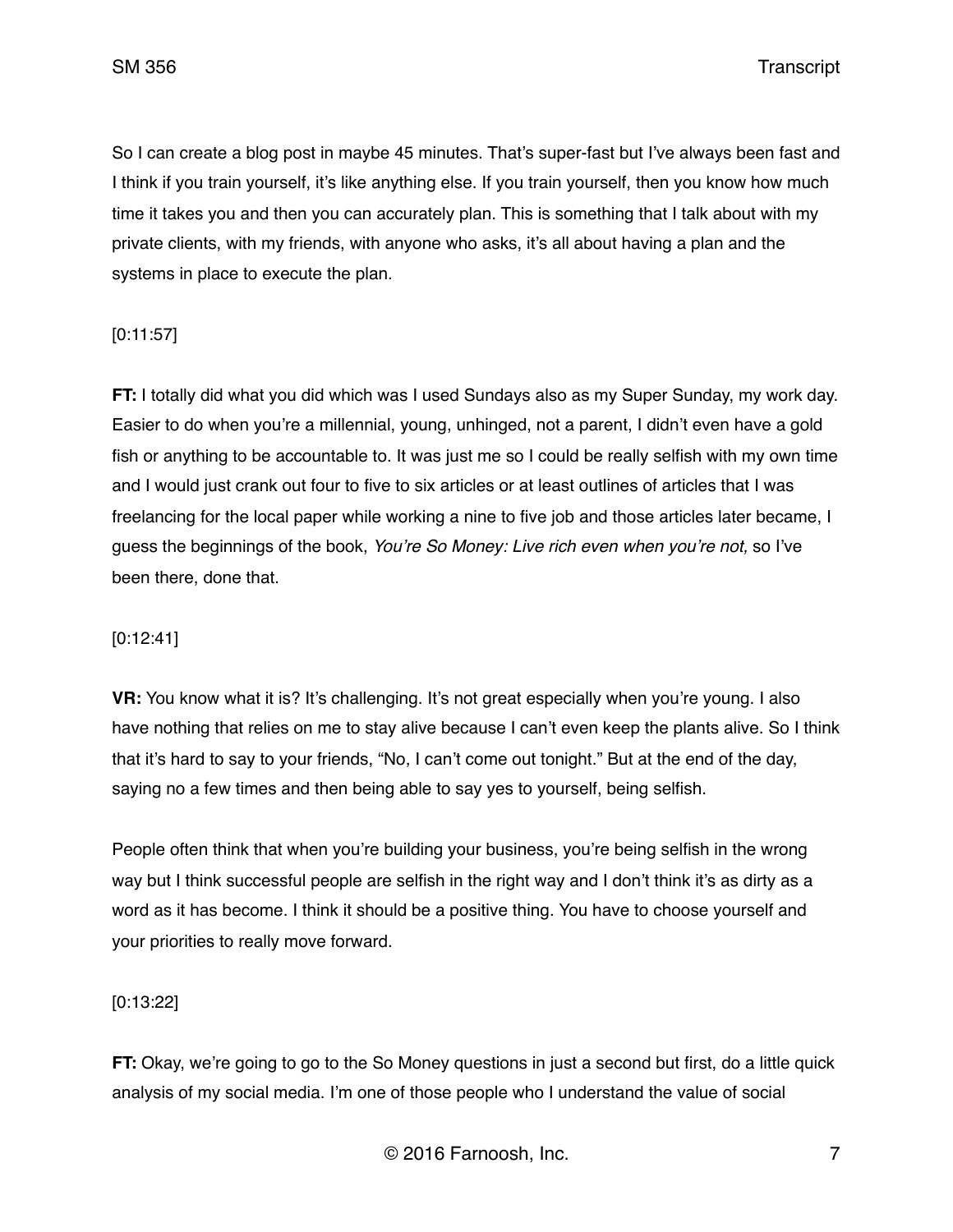media. I'm active on Twitter, I'm active on Facebook, I get Instagram, I enjoy Instagram, I'm there but I'm not there a lot and I probably don't hashtag as strategically as I should and I'm not on Blab and I'm not on Periscope as much as I would like to be.

I'm like one of your clients that's like, "Enough is enough." You know? I need to just focus on the few ways to get out there, not all of them but then there is this pressure to be everywhere all the time.

#### [0:14:03]

**VR:** There is, so two things. I think you do a great job. I think your Twitter is really robust and I think you do "the right things". Like you make sure that there is a period in front of the @ symbol if you're just talking to someone. You use three or last hashtags, which has been proven to increase engagement. You also use short links which is really important.

The one thing I think you could probably do on your Twitter, which is hard because this is something that you have to do is engage with some more like "influencers". I find that influencers is a great play because then it's work that's done for you. For example, when this particular podcast goes live I will share it and then that would increase my network.

I think a lot of times, I'm sure your guests do that and I think that that's helpful. The thing about your Instagram is you do and you have great pictures, which is the first battle of Instagram is to have really pretty pictures but you can totally hashtag a lot more than you are. What I think you do really well, and this is something that's often a struggle is that you use hashtags in the conversation of your post. It's hard to explain that to people but I think that that's a great way to get started.

The other thing that's really important too is, it's great to make up your own hashtags and I think a lot of yours have great weight but it's even more important to use hashtags that are heavy as I like to say. So "Motivation Monday" or things like. You could even do something for "Throwback Thursday" from an older book and you could just do a quote from the older book drive to the bipage. A lot of people are very literal, like Throwback Thursday does not have to be a fuzzy photo that you stole at your mother's at Christmas.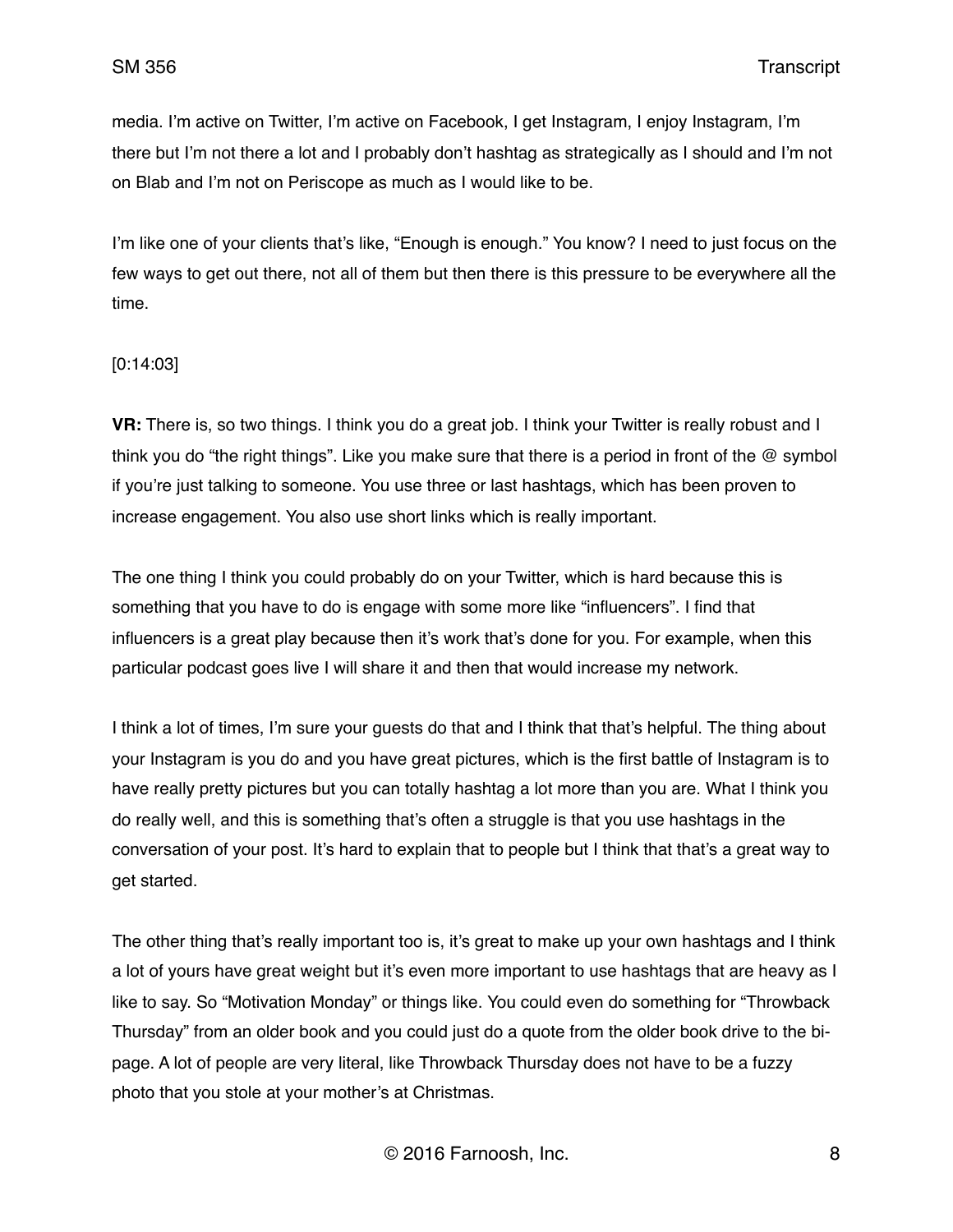SM 356 Transcript

It can be something that has to do with who you are. A lot of times, I will throwback to old popular post or posts that maybe I feel didn't get as much play as they should have and I do that on my business page as more often than not. I think for you and I struggle with this, having a personal page and also a business page is a challenge.

You don't have time to do one, you can't do two so I think you do a great job because I think that you post on your pages. You are a personality, you are a public figure and I think that that looks great but I know you are looking for some negative stuff.

[0:16:34]

**FT:** You're being too nice. You're being too nice Vix!

[0:16:35]

**VR:** I know but I'm nice, this is how it works but I will say not as many hashtags and more tags on Facebook. Hashtags on Facebook to me can be a little bit messy unless you want to use one that's like a trending topic. So when I was at Meredith Vieira for example, that story about the women who were talking about their own struggles with sexual assault was trending.

We ended up sharing a particular clip about that so again, it's not the same topic but if you know that something like let's say if the Feds changed the interest rates or something, to write about that and then connect to that hashtag would be a great use of hashtags on Facebook because then it's trending.

But using regular hashtags on Facebook like #TBT doesn't always work. It's better to use something that's maybe a national like national coffee day got me almost 2,000 views on a video when I only had 89 followers.

[0:17:34]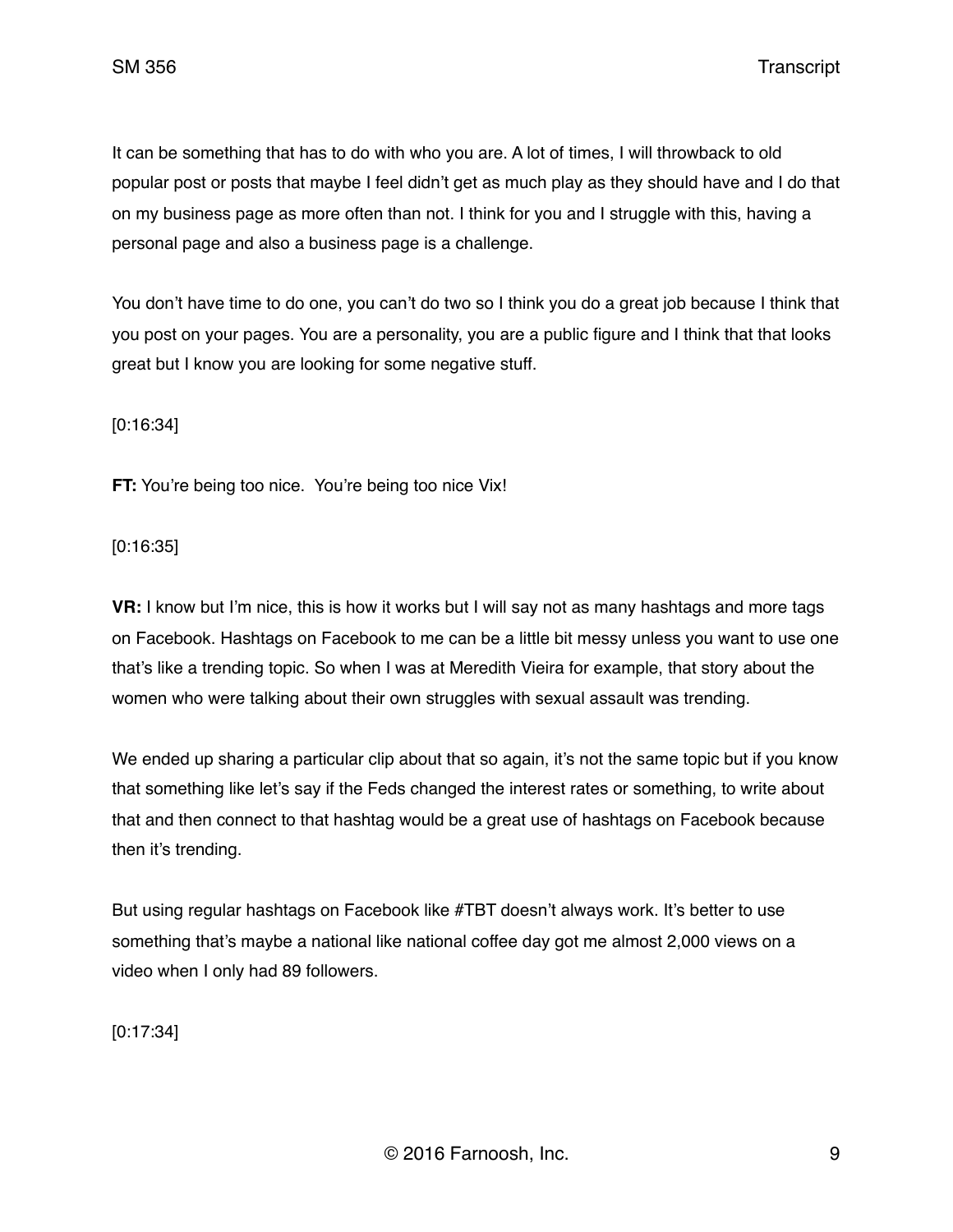**FT:** Wow, well that's really the big take away for me is that to really capitalize on existing trends and if I can't think of something fun to post, well then maybe I just sort of follow the pack and that can end up getting me some new eyeballs and new engagements. So that's good, thank you.

[0:17:52]

**VR:** Yeah and lastly, the only other thing that I would say that I try to do is make 5% of the post about your personality because I think that that's what people really want on social, behind the scenes isn't just for celebs. It's for all of us, we're all talent in a way and that's what I refer to my celebs as talent because I think that makes a little bit more sense for them like they're a brand but also a person. So that changes how you talk about it yourself and how you talk about other things.

[0:18:17]

**FT:** Do you think we should be all considering ourselves talent even if we are gainfully employed at a big Pharma or a nine to five, we feel we're just rank and file but truthfully, in this day and age in this economy, you have to look at yourself as this masterpiece of intellectual property.

[0:18:39]

**VR:** Yeah, I actually did some research on that and I came across the word, "career-preneur" and that's definitely what I would classify myself as. I tripled my salary in four years working the nine to five or really the ten to eight. I don't think anybody really works nine to five anymore but I feel like it's really important because I got recruited.

For my last two jobs, people found me. I didn't even apply so I think that that's true as an entrepreneur, you want people to find you online but it's even more important when you're in a career because there is always a ceiling for money especially if you don't want to work a side job or some people can't.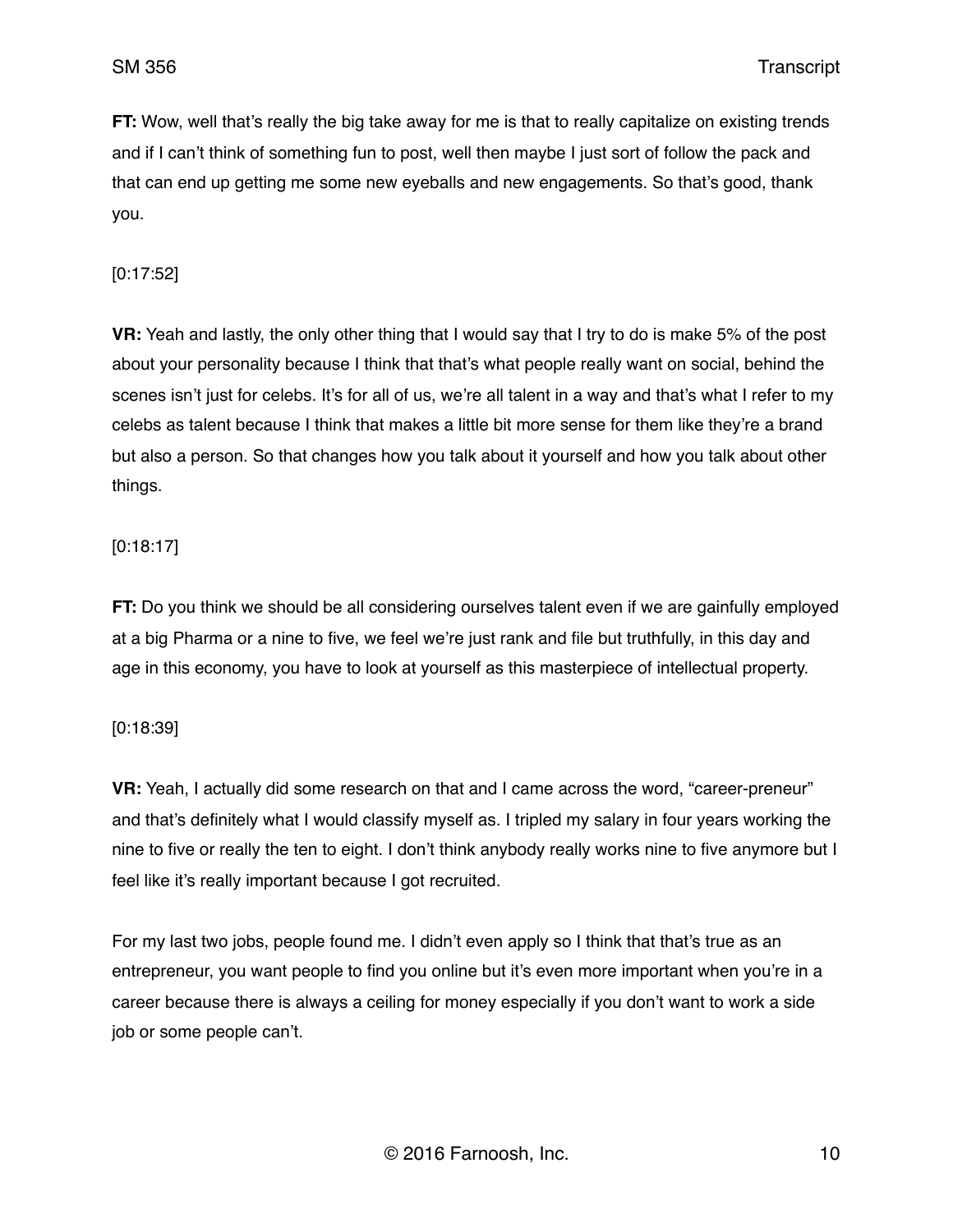There are certain contracts where you're restricted so you want to have something where you can say, "Look, these people want me because I have a great presence," and I think that most of the talk shows and local news even, I think journalist had it right. They created brands before they went to brands and I think businesses are looking for influencers from within.

Like Coca-Cola could pay an influencer six figures to take an Instagram photo but wouldn't they rather use somebody who they're already paying six figures to be their head of marketing to push it out the same way? I think it gives you a lot more when you come to the table to negotiate especially as big companies start to understand the power of an influencer marketing.

I don't even think that they truly understand that power and also, Twitter followers are worth a lot of money and I don't think people really understand that yet. I think as we, the millennials, move further along in our careers and become management, I think that that's when the shift will happen.

## [0:20:21]

**FT:** Amen sister. All right, let's do some So Money Fill in the blanks. I really want to pick your brain now about money and find out if maybe our little talk eight years ago about being So Money made an impact and you're very good at making money. Let's talk about also saving and spending. First, let's start with your money philosophy Vix. What's your money mantra?

## [0:20:45]

**VR:** "There's always more money to be made."

## [0:20:48]

**FT:** Yeah, there is. So now that you have amass more money than you ever thought at this stage in your life, what's motivating you to make more next?

[0:20:58]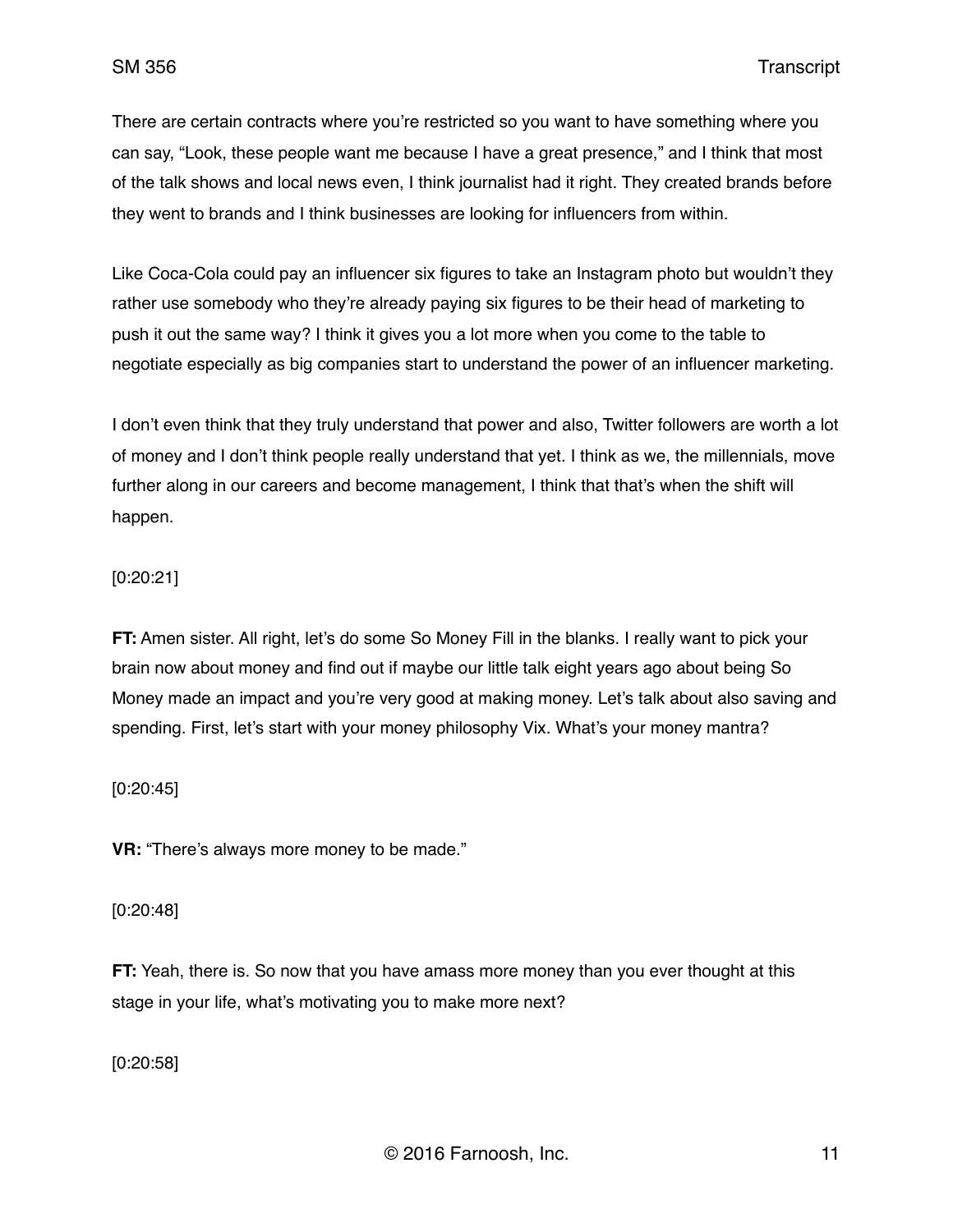**VR:** I have this mantra beside that one that I use where it's like money loves me and it comes down to the fact that I want an apartment, I want to get rid of my student loans. You'll be happy, I just paid off one recently at the end of the year and what's motivating me is that I want so much more from life than the cards held for me.

I'm a print journalism major who should have topped out at \$40,000 and that was never okay for me. So I think what's motivating me is just breaking the mould and I'm really standing up for my story and my story is not going to be one of a life time of death.

## [BREAK]

[0:21:39]

**FT:** Time now to shed some light and say thank you to one of our sponsors on the show today, Wix.com. Need a website? Why not do it yourself with wix.com. No matter what business you're in, wix.com has something for you. Used by more than 70 million people worldwide, wix.com makes it easy to get your website live today. You need to get the word out about your business? It all starts with a stunning website.

With hundreds of designer made customizable templates to choose from, the drag and drop editor and even video backgrounds, there's no coding needed. You don't need to be a programmer or designer to create something beautiful. You can do it yourself with wix.com. The site empowers business owners to create their own professional websites every day.

When you're running your own business, you're bound to be busy, too busy. Too busy worrying about your budget, too busy scheduling appointments, too busy to build a website for your business and because you're too busy, it has to be easy and that's where wix.com comes in. With Wix, it's easy and free. Go to wix.com to create your own website today.

# [INTERVIEW]

[0:22:44]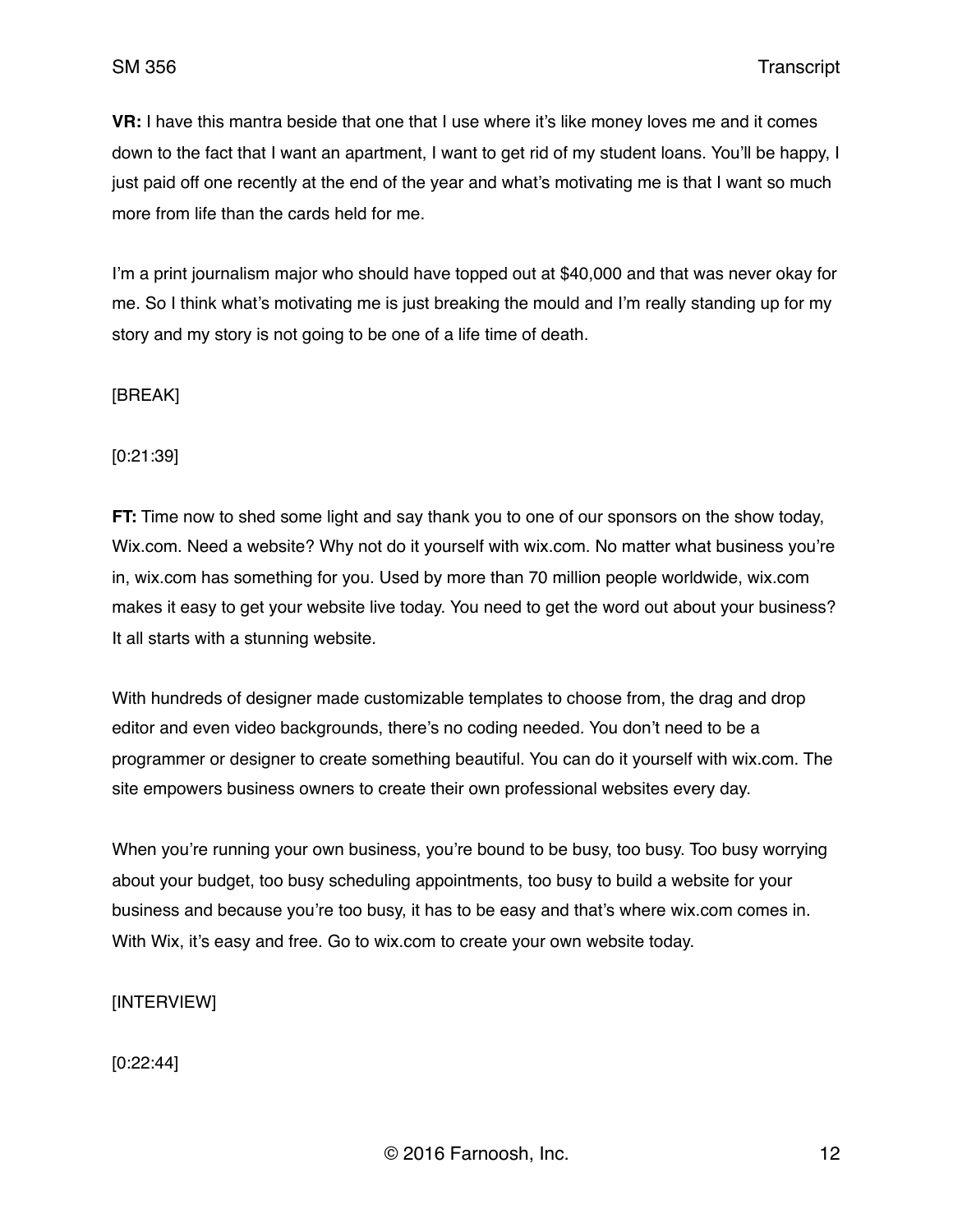**FT:** What was your money story growing up Vix? What was your foray into the financial world as a kid? Talk about a money memory that stands out?

[0:22:52]

**VR:** A money memory, oh goodness. Well I always worked. Both of my parents are entrepreneurs. My mom is an attorney. I grew up in New York so I think the hustle is engrained in us and my father worked a family business as well. For me, it was always hard work equals money that you need to survive and money isn't something to be worshipped.

That was never what we thought of but we just figured, "Okay, we're going to keep working and we'll have nice things," and we worked to have nice things. My earliest money memory is I was doing billing for my mom. I had to be between nine and 10 because I was always ahead of the game and she needed some help when one of her secretaries was out.

So I was doing billing for her and I started to realize how much of her time costs money because obviously, she's a lawyer. She bills hourly so I started to realize like, "Oh wow, that's a lot of time." To make the money that you need, it takes a lot of your time and that I think has always moved forward with me whether it was about salary or about my own freelance rates.

I just started to realize that if you're going to do something, it should be worth it. You have to figure out how much money your time is worth because time is much more valuable than money will ever be.

[0:24:13]

**FT:** Do you have employees?

[0:24:15]

**VR:** I do. I actually have an intern, which I'm excited about and I work with a VA firm to handle my calendar scheduling and I also have an answering service to pick up my phone calls.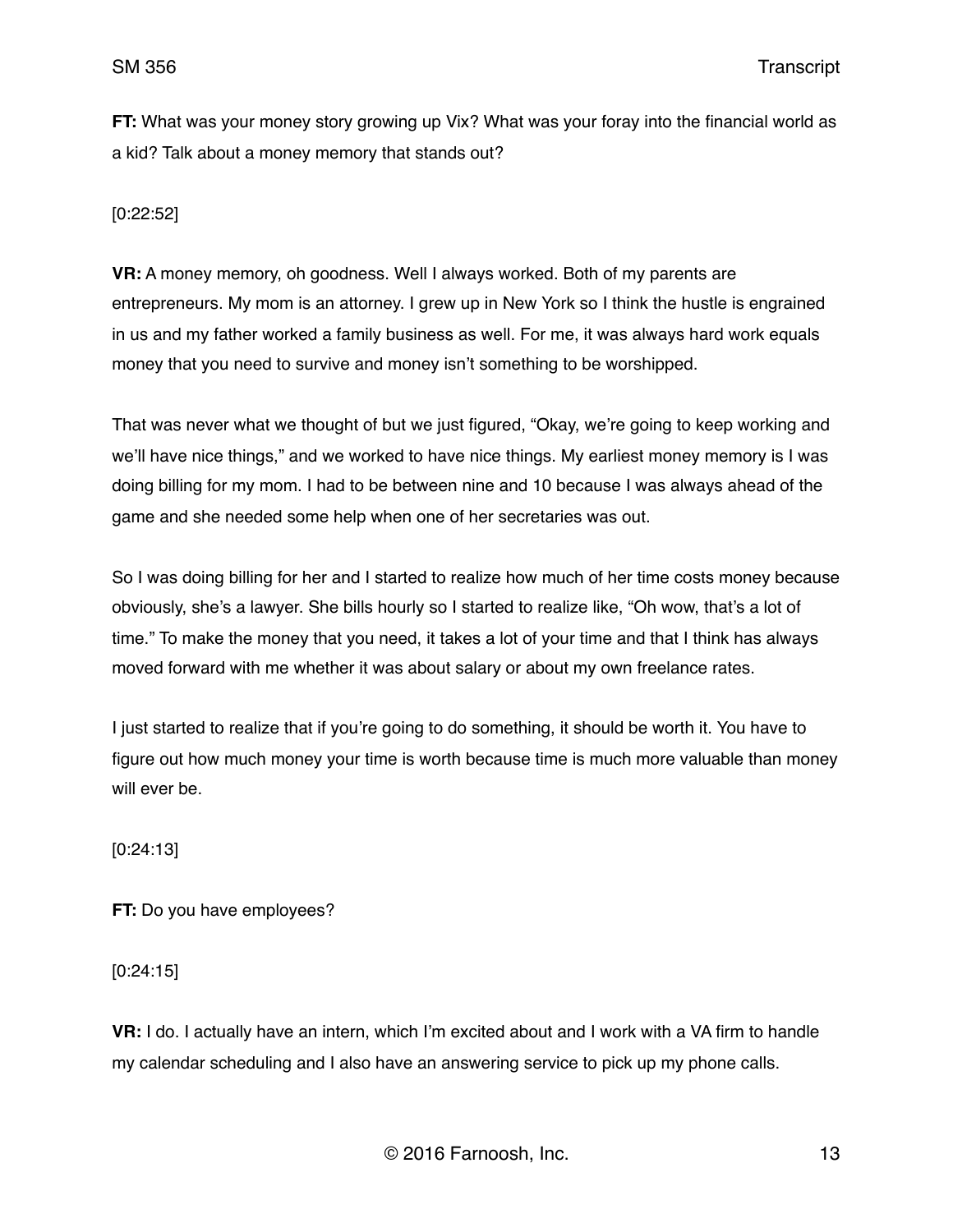[0:24:29]

**FT:** What do you outsource?

[0:24:30]

**VR:** Sorry.

[0:24:30]

**FT:** Oh speaking of.

[0:24:32]

**VR:** Sorry.

[0:24:34]

**FT:** Is that your pizza?

[0:24:36]

**VR:** No, it's my mail. My mailman knows me very well. He knows I'm home, he knows I'm here.

[0:24:43]

**FT:** Working from home that's the good life.

[0:24:45]

**VR:** Yes, it is the good life, someday I hope — all right, hold on one second, I'm so sorry. [Pause] I'm back, sorry.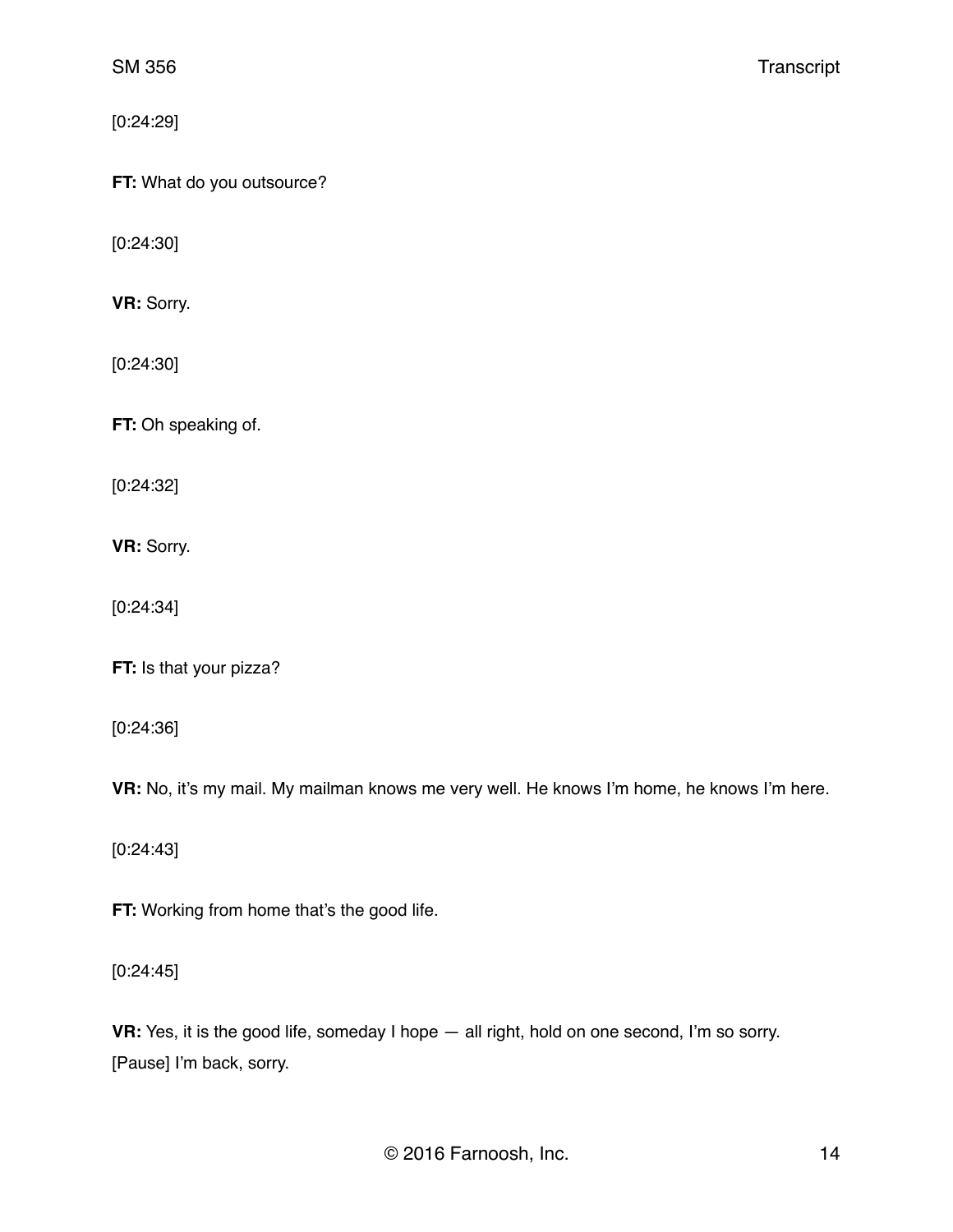SM 356 Transcript

[0:24:51]

**FT:** That's okay. Let's talk about failure Vix, when was a time in your millennial life that you experienced a so-called financial fail, #fail.

[0:25:03]

**VR:** I took a salary that I thought would be more money because it was based on a 65 hour week, it was not more money and I was only in the job for a few months because I realized again, how important and valuable your time is and it was hard because I wasn't always so great at negotiating.

Now, having my own company I'm much better at it but in the beginning, it was a struggle to figure out how much do I want this job, how much do I want to be out of my other job? I had six jobs in five years so for me, it was always the thrill o  $f - i f$ 's like dating. It's like the first six months it's the honeymoon period.

[0:25:45]

**FT:** Speed dating.

[0:25:46]

**VR:** Right, it is like speed dating but it's like the honeymoon period and the rush of you get a call, what's this going to be like. I've treated my career has always been the thing that made me the most excited and that's what I focused on. So that was a failure because I felt like I'm so good at what I do and yet I was willing to take less than what I deserved.

So I was actually embarrassed about that and then I realized it is what it is, you have no choice and you move forward. I did a lot of freelancing there too because I was like, "There's more money to be made. I can fix this" and that's how I fixed it.

[0:26:22]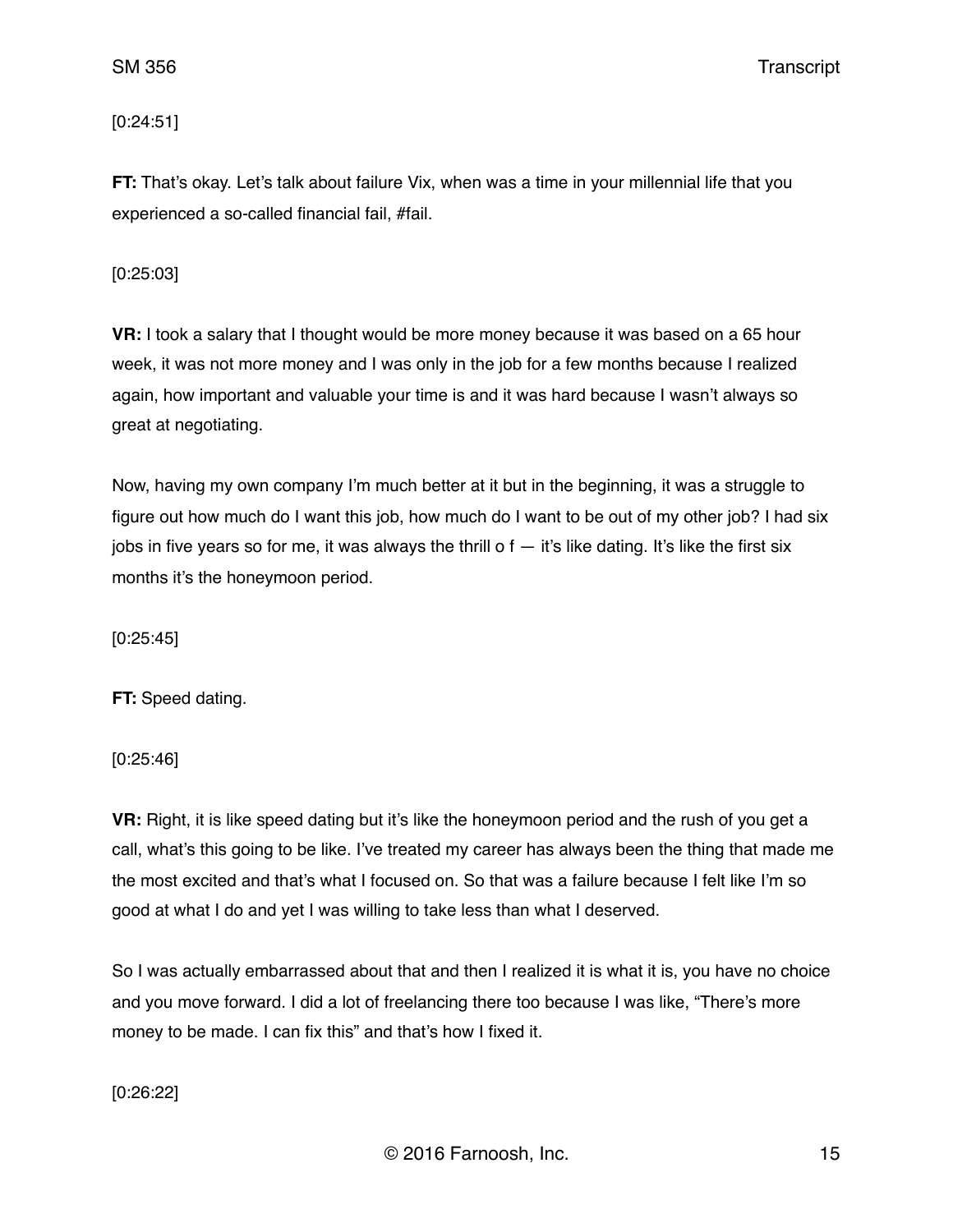**FT:** Did you ever asked for more?

[0:26:24]

**VR:** I have asked for more. I've asked for more and been told, generally the way that I have done that is that I always would ask for more when I had another job in my pocket so that if they said "no," I use that as a negotiating tactic. I've asked for more, generally it was not yet and then I left. That was the answer.

[0:26:47]

**FT:** Yeah, we've had similar trajectories.

[0:26:50]

**VR:** I think you get to a point where you need more.

[0:26:54]

**FT:** And I think working in media in New York is 100%, ambitious women working in the world of media in New York City it's sink or swim.

[0:27:04]

**VR:** Yeah, I always say I want to find the wooden life boat, the Titanic, I don't want to be in the extra life boats. I want to be in the wooden life boat.

[0:27:11]

**FT:** Yeah. Well talk about a So Money moment, what's something that you're really proud of in addition to of course, launching this business and earning as well as you have, what's another financial snippet of your life that you're really proud of and you want to share?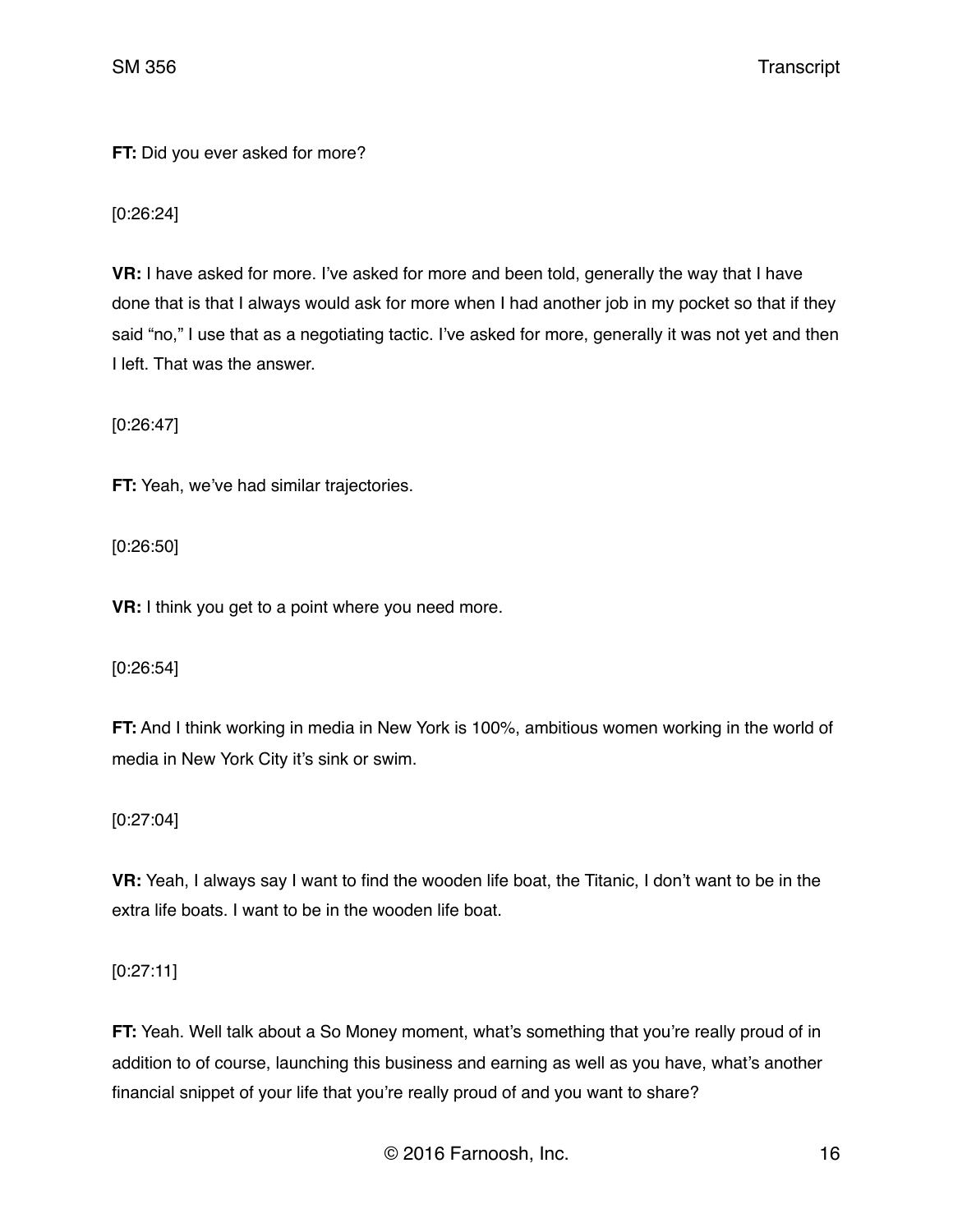## [0:27:29]

**VR:** This is the first year for me where, you know, when you work for yourself, you take care of taxes and health care and all that. It's very annoying but good stuff. So I have to save money for my taxes and I saved double. So what I did was, I used it as a "for savings account" and this is the first year that I'm closing out the year with a significant amount of money saved.

I am so proud of myself and I pay my credit cards now at 100%. The bill comes and I pay it and that was never me. I was always the "a little bit of extra, the minimum" so that I can get away with it. But yeah, having a savings account really makes a big difference. You wouldn't even think about it but it does and that is my biggest fear was that I'm going to get to this freelancing lifestyle because essentially, that's what it is.

I have a company and I have employees and people that I work with but for me, it was more — I have contractors mostly, but it was more of the fact that I wanted to be secure. So I didn't know if I would be able from going to getting paid twice a week or even weekly in some cases to getting paid kind of sporadically some people pay you at the beginning of the month.

Some people pay you at the end, I was afraid. I wasn't sure that I was able to manage my money and now, being on the other side of that six months in, I am and that was a So Money moment. I knew that I wanted to save money, I knew that I wanted to pay down some debt this year and I did all of the things that I wanted to.

So going into 2016, I was focused on new goals and a lot of those new goals are money oriented but not money obsessed. I think that is the tag line. I'm no longer money obsessed but more money focused.

[0:29:16]

**FT:** With your savings, how long could you go without having to get another paycheck?

[0:29:23]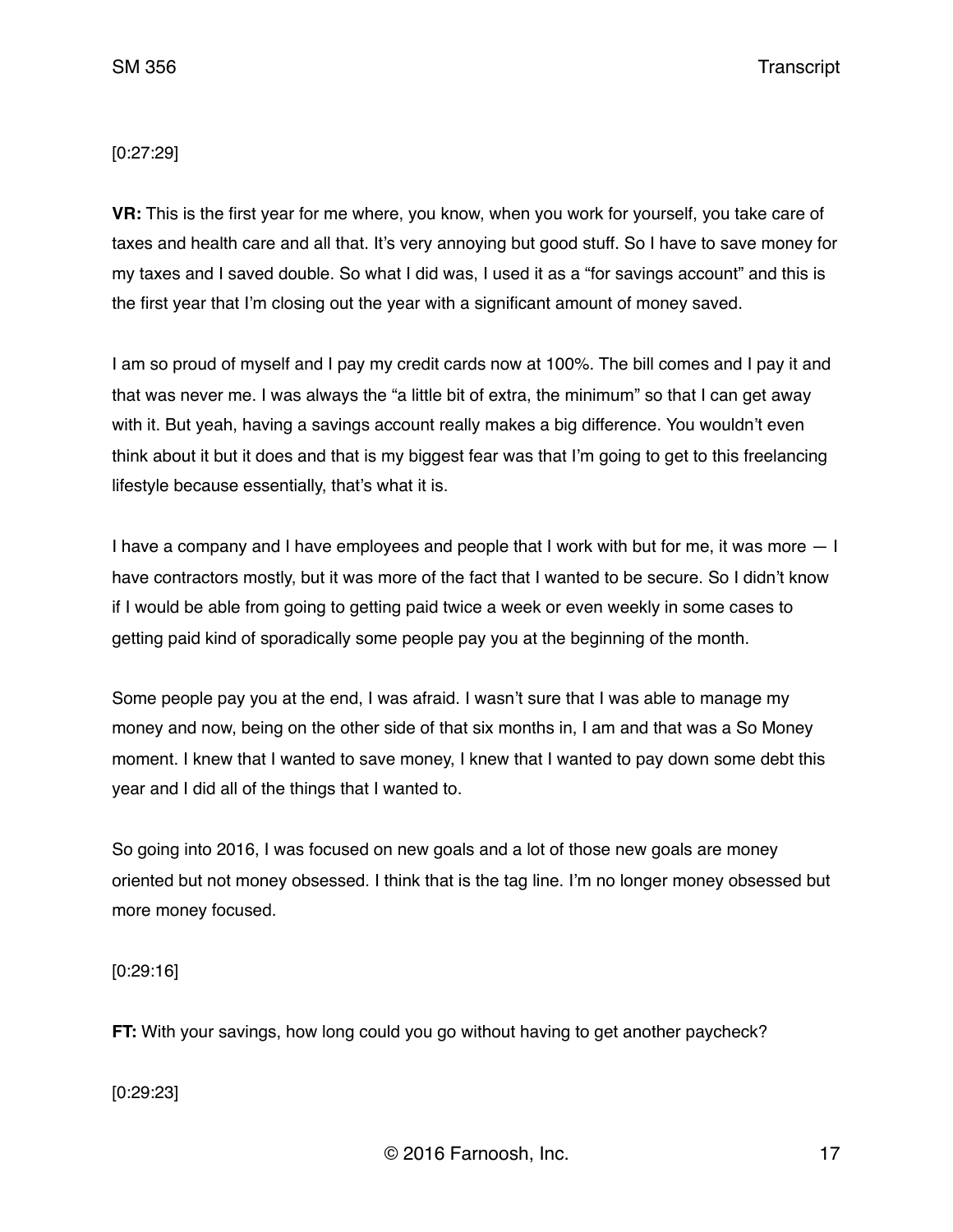**VR:** Two months.

[0:29:25]

**FT:** That's good.

[0:29:26]

**VR:** Yeah, almost there. I know.

[0:29:28]

**FT:** It could be better.

[0:29:28]

**VR:** It could be better. It could always be better. I definitely think it could be better. There are some things that I wanted to get rid of as far as student loans go. I came out of school with quite a bit of debt like \$80,000 worth of student loan debt and now, I graduated school in 2010. So I am down to \$60,000 which is pretty good.

My parents did help with some. I won't say that that's just me but I was able to refinance and that makes a big difference. You don't realize, but a tip and I'm sure you've given this tip out, I had a better chance refinancing once I made a good salary versus refinancing when I first came out of school. ecause I tried and it didn't work but then when I just refinance last year, when I was making my really great salary, I was very lucky to do that.

[0:30:20]

**FT:** That's a good tip. Yeah, sometimes you don't get refinance. If you are not able to refinance right away, wait and make some more money and revisit.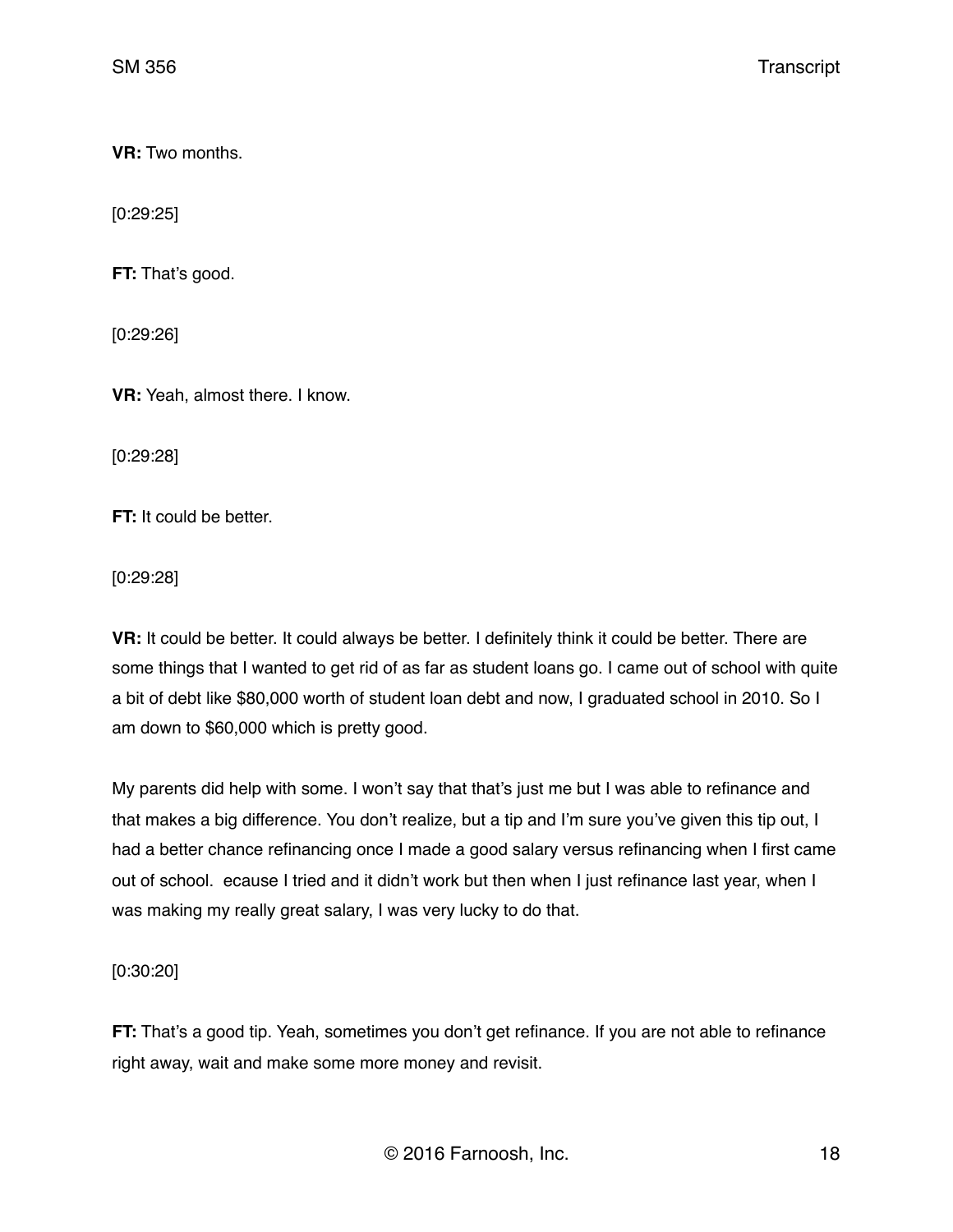SM 356 Transcript

[0:30:29]

**VR:** Yes, I remember the other great question you asked me too about outsourcing. Do you want to go back to that?

[0:30:32]

**FT:** Yes.

[0:30:33]

**VR:** Okay, so some of the things that I outsource is scheduling or video. I do video editing, I do video production, the whole nine but sometimes, it's easier to produce a video and then have somebody else edit it and what's funny is that, I have a whole team of carefully curated people that I work with because along the way, I picked up the best of the best.

In the beginning when I built the company, I was like, "Well I'm going to do it all. I'm just going to do everything. I don't need any help. I'm going to do all the invoicing, I'm going to do everything and wear every hat," and then you get burned out really fast. I'm not that good at bookkeeping but when you do business, it's your money now.

So I think a lot of your tips helped me keep that, helped me outsource that but still have the conversations I needed to have as far as, like I went to my accountant because normally I would do it online and this year, when I went to an accountant I was like, "Wow, I actually know how to have these conversations."

So that was another moment where you're like, "Okay, so you have to outsource it because you can't do your taxes anymore, but you can still be involved in the process." And I think that's the growing pain of being a millennial entrepreneur. We're so used to wearing so many hats and I'm sure you feel this way too but you have to at some point say, "Okay, I can't do everything but I can find amazing people and that's why I'm an entrepreneur."

[0:31:54]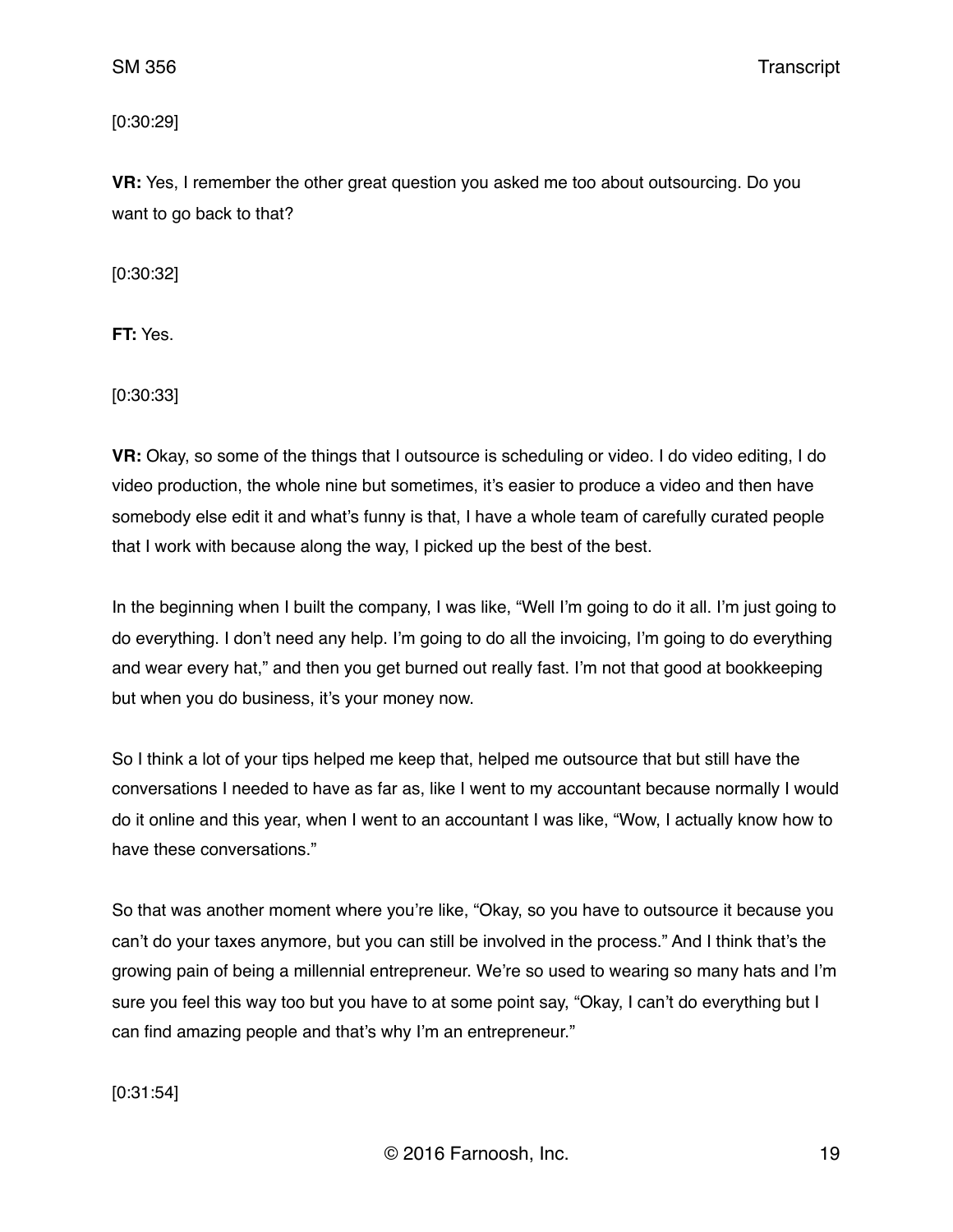**FT:** Yes and you know what you want so you could find the right people. Hiring is really important. It's worth taking the time even if you can't find someone right away just to wait on it because firing is even harder.

[0:32:06]

**VR:** Yes. I agree.

[0:32:08]

**FT:** Let's talk about habits, a financial habit that you've incorporated maybe something that I taught you all those years ago or maybe something new that you're adopting that you really love to do that helps you with your money.

[0:32:21]

**VR:** I hide money from myself.

[0:32:24]

**FT:** Literary like, how do you hide it?

[0:32:27]

**VR:** Literary. So years ago when I was really just starting out, I would freeze my credit cards in a plastic bag in a red solo cup because then, it wouldn't get ruined if you needed to use it but in the time that it took to defrost, you would make a better financial decision. Of course now, it's hard to do that with auto saves but what I do is, if I spend cash like I take cash out and I put a certain amount like \$200 in a jar in my apartment and that's money, like mad money.

That's like if I'm going to go out or if I forgot that I had money, I just stick it there and then if I get fives because I use fives to pay for cabs, I put them in a separate section of my wallet and it's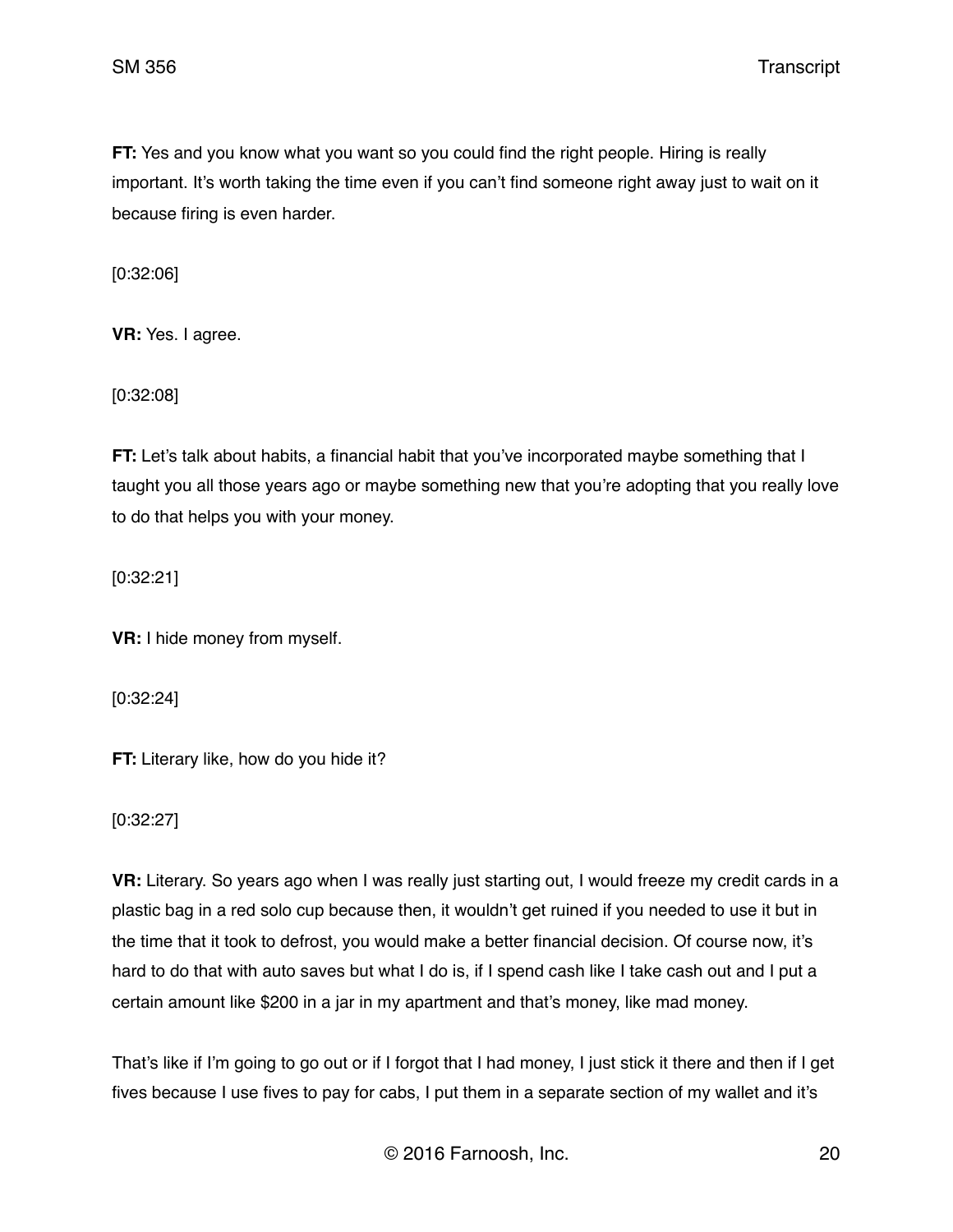really is about regulating and remembering where you put it because if you forget it, that kine or sucks. But if you structure it that way, then okay you know you took out \$200 or you know you took out \$500 and then you know when you spend it.

Cash is the best way to regulate your money and that's like one of my new things. If I don't take the cash out, I won't spend the money. I try not to use my cards as that much but I also have to keep things separate for the business and that's a whole other experience but it makes it a lot easier. I know what my monthly expenses are. Every month, I try to go through and see what tools or auto debits I don't need any more and that kind of stuff because that could really screw you up. And I feel like that's one of your tips.

#### [0:33:59]

**FT:** You have to. Yeah, you've got to do that every month because I'll go to the airport and sign up for Boingo and I think that I just sign up for that day. I signed up somehow for auto renewal and I'm paying Boingo \$9.99 every month. Trust me, it's not fun when you find out six months later. They're pretty good about taking it off your bill though.

#### [0:34:24]

**VR:** Yeah, definitely and you just have to make sure that you're being connected like I used to check my bank account every day because I was always worried. But now, I check it, I reconcile more so. I don't actually have a check book because that would be too much. I try to keep a paperless situation but yeah, I think that that's one of the tips is like to know how much money you spend.

The other weird thing that I did and still do and I'm trying to let go off is that I would have a calendar in my Goggle Calendar called Bills and then also money spent. So every time I spent money, I would put it in that calendar. So if I went out to dinner and it was \$69.35, I would put "\$70 dinner" and that helped me really understand how much I was actually spending every month versus what I said I was spending.

## [0:35:13]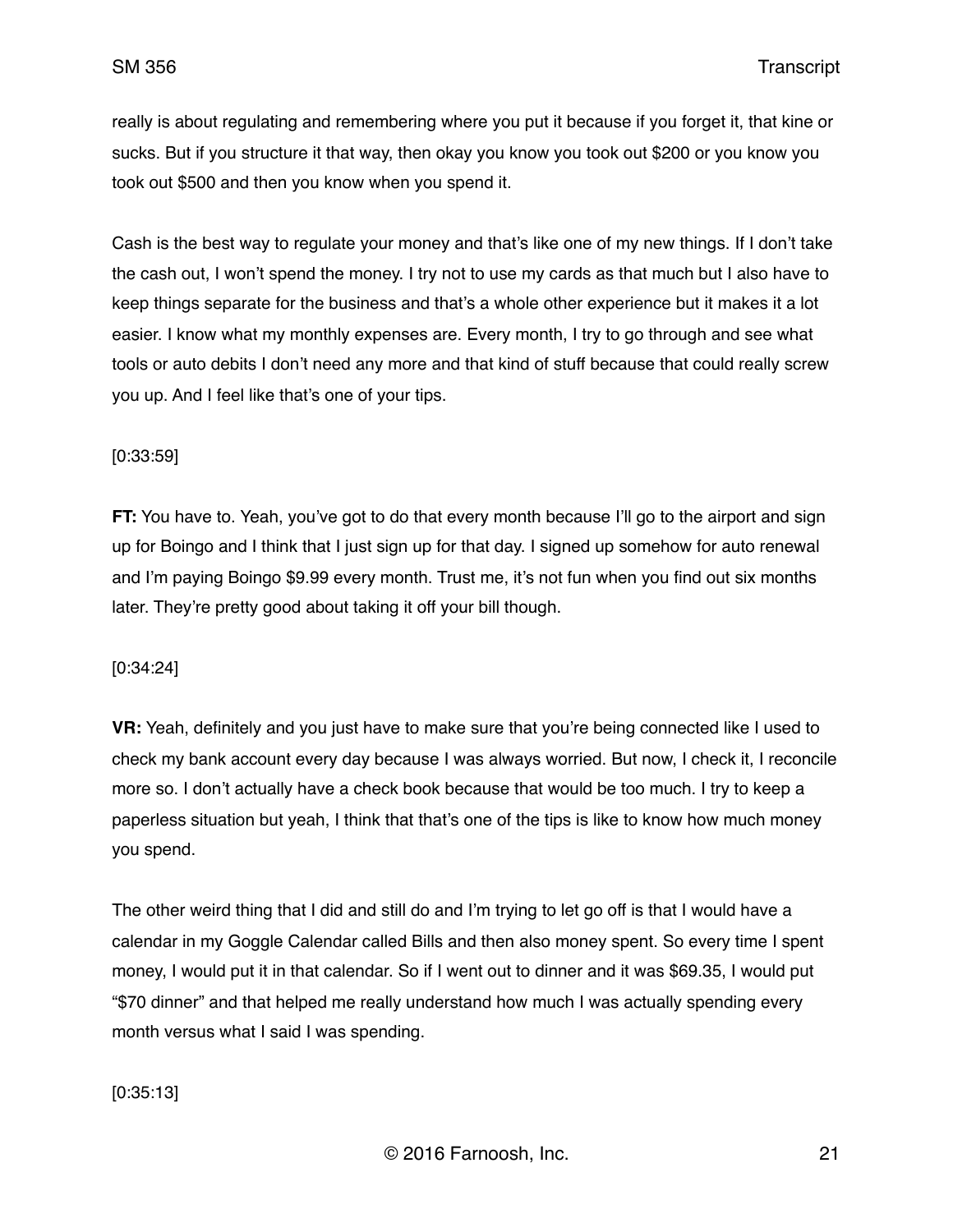**FT:** I love it.

[0:35:15]

**VR:** Yeah, I do it and my accountant is like, "Have you lost your mind?"

[0:35:20]

**FT:** No but I think it can be a nice interesting exercise for a week, for a month just to start to learn your habits. We have so much money that we spend and we don't even realize how we're doing it and this really makes it tangible and eye opening. Sometimes all you have to do too is just go to your American Express or whatever credit card you use and look at the bills for the month and look at the categories.

And you'll be like, "Oh my God, I spent 40% of my spending on food last month, that's crazy" and sometimes just knowing when your crazy is helpful. Because it will prevent you from being crazy again or at least for the next month and you can control your behavior so I think that's maybe something that you would do all the time but I think here and there, it's a nice slap in the face.

# [0:36:13]

**VR:** Definitely. It's a good check in, it is. It really is because you could say you took out \$200 but then think about how many times you swipe your debit card you know what I mean? "Yeah, I spent \$200 this week," plus all these other charges.

[0:36:24]

**FT:** Right because there are so many other things that I have on my account that is just automatically getting paid but at least you know, this is like the extras that you're paying for that maybe you don't need to be buying.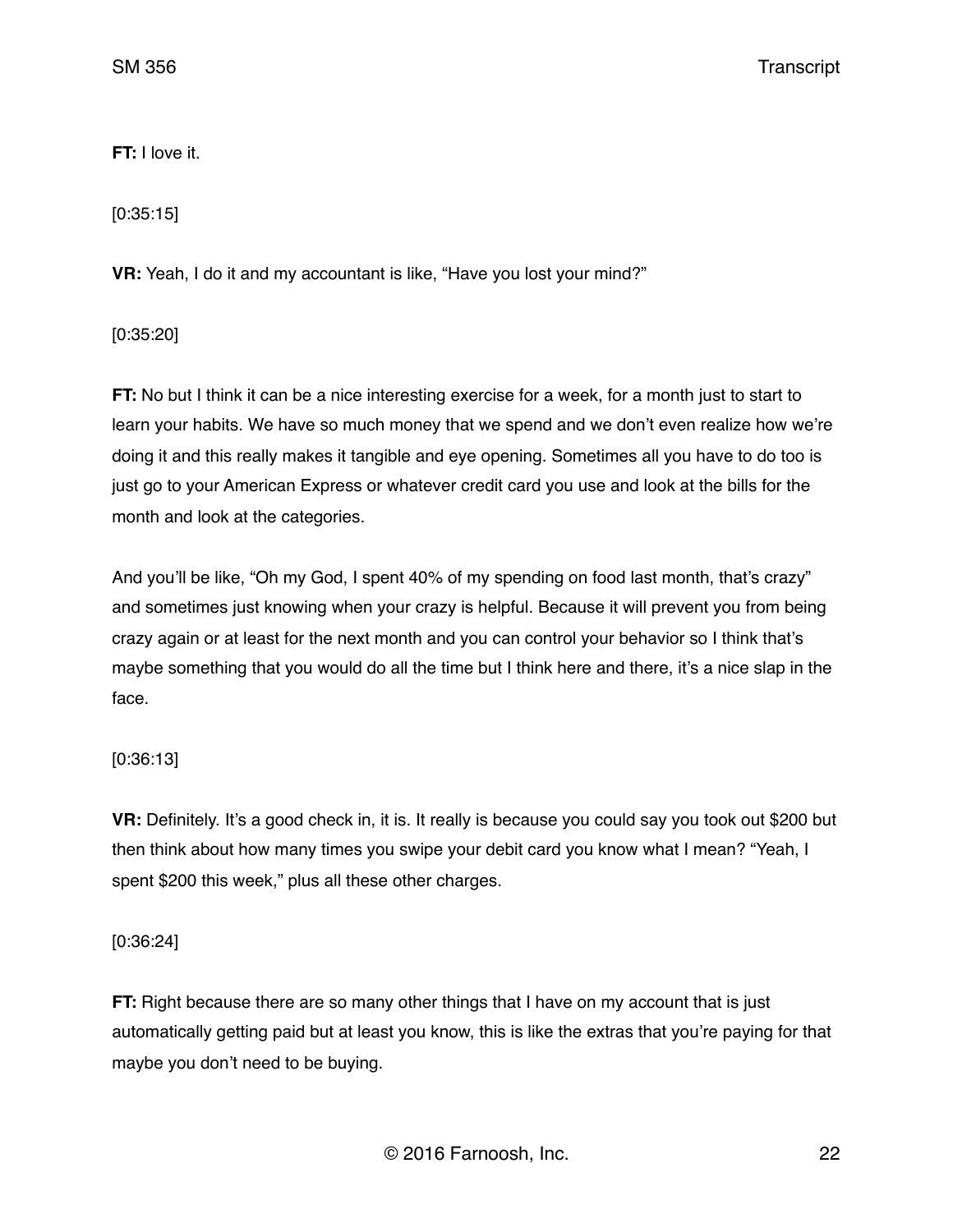[0:36:37]

**VR:** Yep, definitely.

[0:36:38]

**FT:** All right, let's do some So Money fill-in-the-blanks. This is when I start a sentence and you finish it.

[0:36:44]

**VR:** Okay.

[0:36:44]

**FT:** First thing that comes to mind. If I won the lottery tomorrow, let's say a \$100 million bucks, the first thing I would do is \_\_\_\_\_.

[0:36:51]

**VR:** Buy an apartment.

[0:36:52]

**FT:** Yeah, in New York you think you'd stay?

[0:36:54]

**VR:** Oh my gosh, 100%, yeah.

[0:36:56]

**FT:** 100%. When I splurge, I like to buy \_\_\_\_ because \_\_\_\_.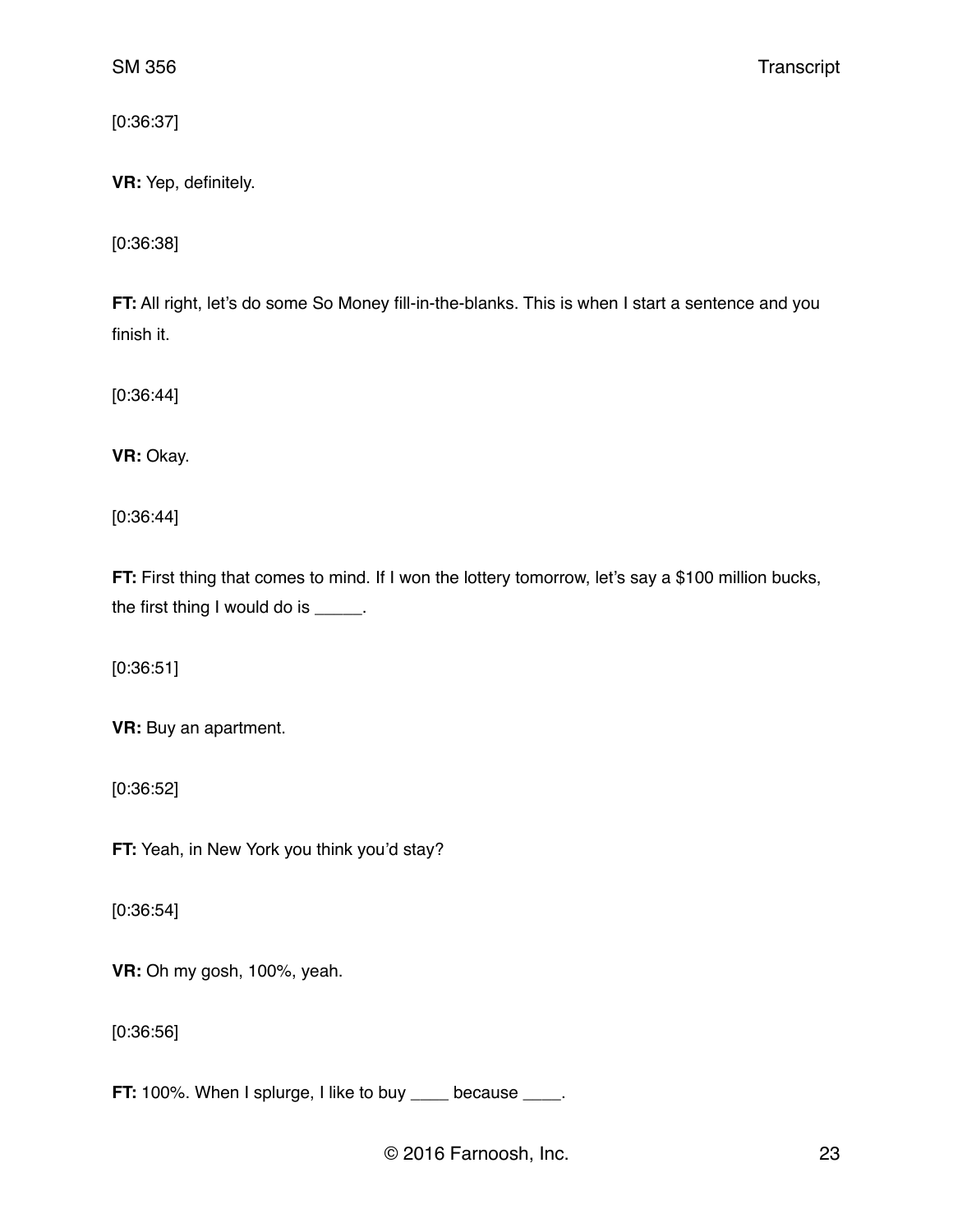[0:37:04]

**VR:** Extra SoulCycle classes because they make me happy.

[0:37:07]

**FT:** Are you one of those fanatic that goes, you have the same teacher.

[0:37:12]

**VR:** Yes.

[0:37:13]

**FT:** My assistant does SoulCycle and she sometimes has to get on because I guess there's a certain time of week at noon when they update the schedule and you have to be online five minutes before so you can get the class that you want, the time you want, the seat you want, oh my gosh.

[0:37:28]

**VR:** Yes, Monday at noon is blocked in my calendar because I have to go. It makes me creative.

[0:37:35]

**FT:** Wow, okay. When I donate, I like to give to subsecause successive.

[0:37:41]

**VR:** I like to give to my high school because they helped changed the lives of young women.

[0:37:49]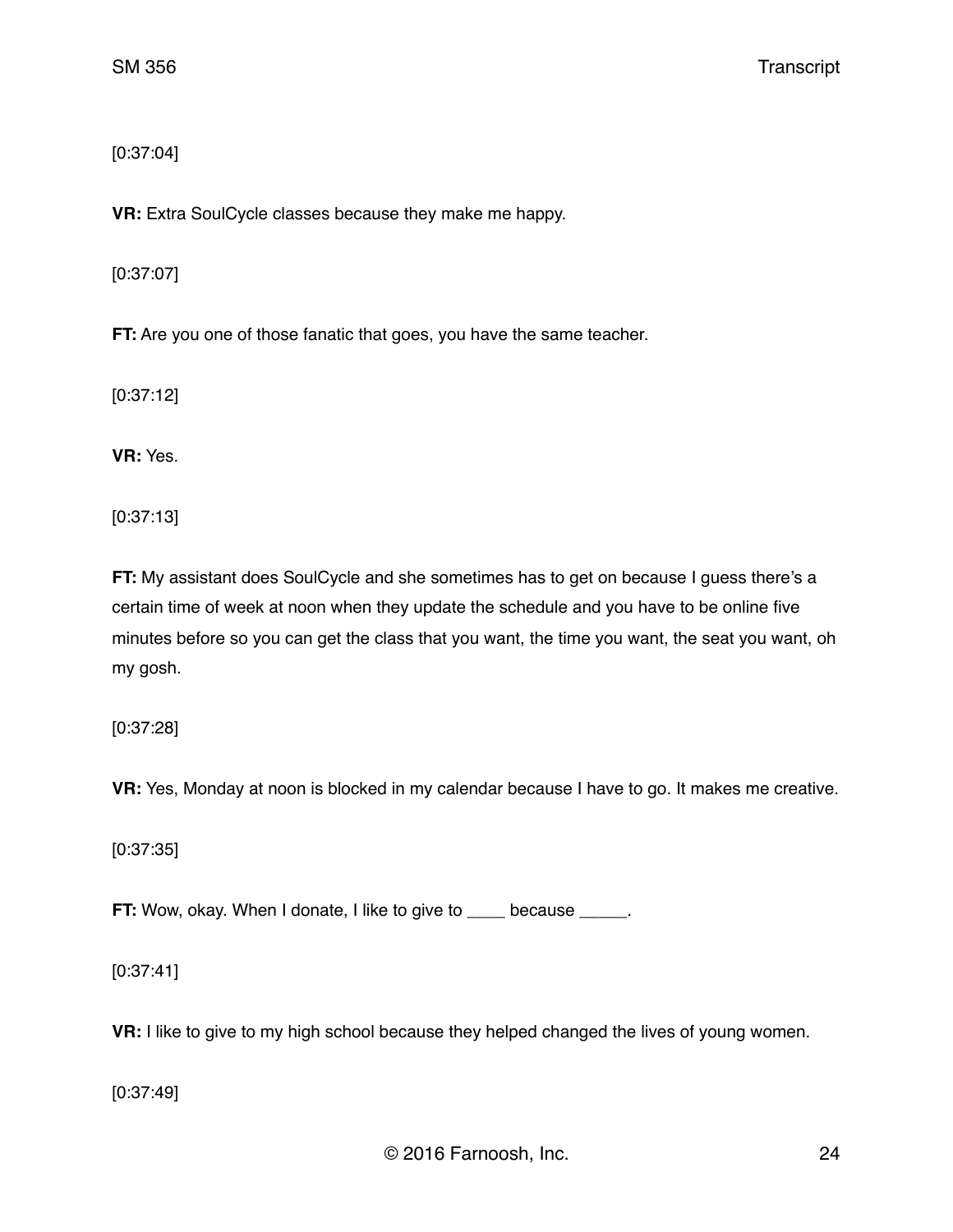**FT:** How so?

[0:37:50]

**VR:** So I went to an all-girls Catholic high school on Staten Island and I like to give to their fund because I think it's important for young women to know that you can be pretty and smart and that's something that I learned at Hill. I learned to use my voice and not just hide behind, "Oh, okay."

I've never been a quiet woman and I am very thankful for that and giving them money allows them to have programs like lectures and panels and really awesome stuff. The kids get to do such cool things and there's also scholarships. So I was lucky, my parents made the money for me to go but some people can't so I hope that someday I can actually provide a full four-years of tuition for one lucky girl.

[0:38:31]

**FT:** You don't often hear that, "I went to a private Catholic school, all-girls school and that's where I learned to develop my strong voice."

[0:38:40]

**VR:** I know that but Hill is…

[0:38:41]

**FT:** I think it's great.

[0:38:42]

**VR:** It's a special place. I go back every year around Thanksgiving and there's one of the girls that I graduated with is assistant district attorney in Manhattan. We have lawyers, we have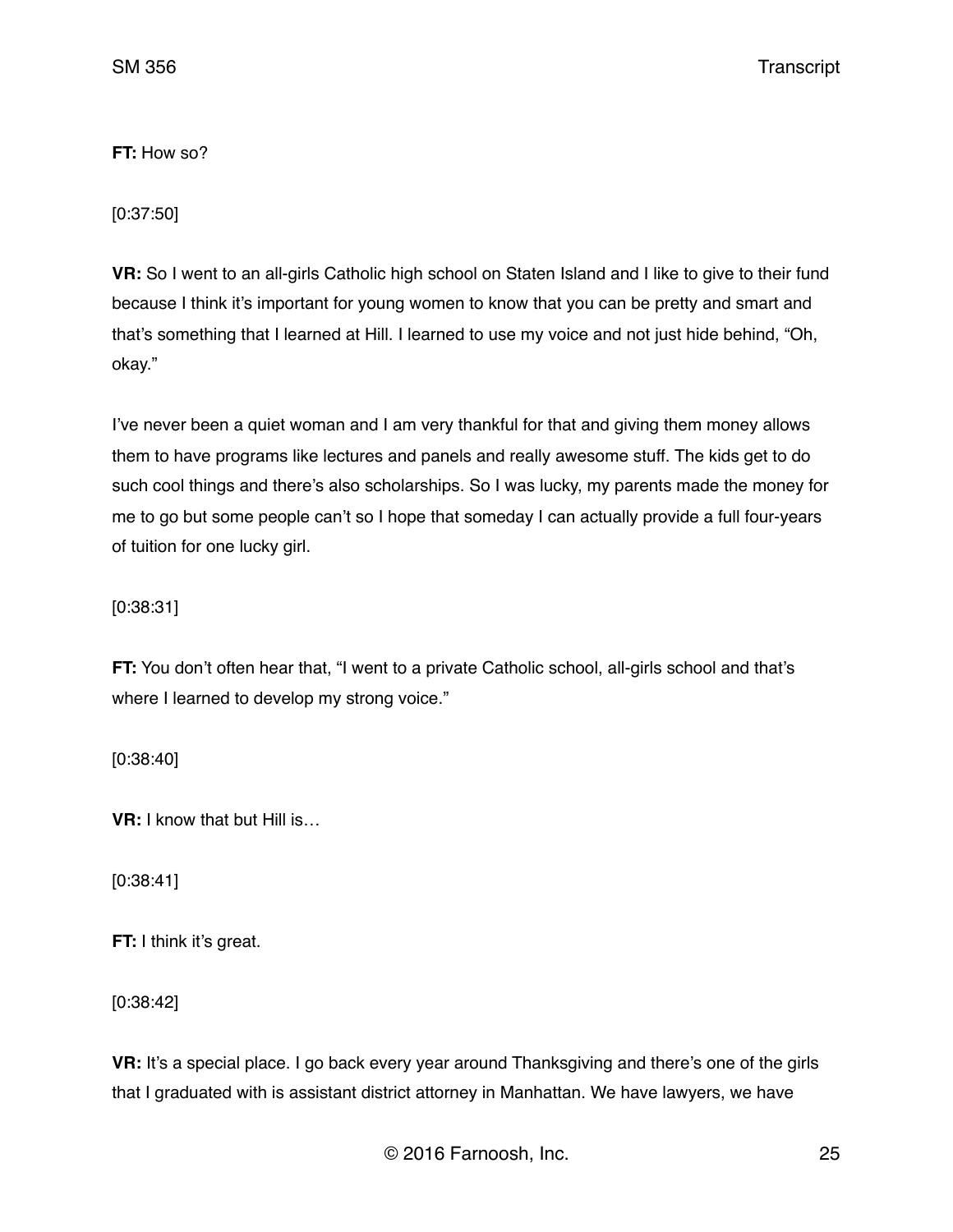doctors, most of the women who were top of the year are entrepreneurs. So it's just an incredible network of people and I am so blessed and you've got to take a few years away from there to realize how thankful you are for having gone there.

[0:39:08]

**FT:** How about this, gosh, how do I want to say this? This is the question that I'm doing it off my verbatim or off my memory. So one thing that makes my life easier or better is That I spend on, you spend on this.

[0:39:29]

**VR:** Oh is my cleaning lady.

[0:39:32]

**FT:** How about something else? I get cleaning lady all the time. I'm going to write a book called, "The One Thing," and it's going to be how spending money on your cleaning lady is like the best money ever spent.

[0:39:44]

**VR:** No, I mean it makes my life better because I spend money on it, let me think? Tech devices. For me honestly, buying new technology lets me make more money. So I bought a camera for \$1,000 and I went out with the intention of, "Okay, I'm going to get more video work." I got a retainer for video work, so again that's all about manifesting and it's a whole other story but spending money, putting money into your business, into your brand can ultimately make you more money.

[0:40:14]

**FT:** Yes. I believe that especially if this wasn't and impulse purchase like you actually thought it out, your camera helps your business, it gets you out there more and even if it's just one person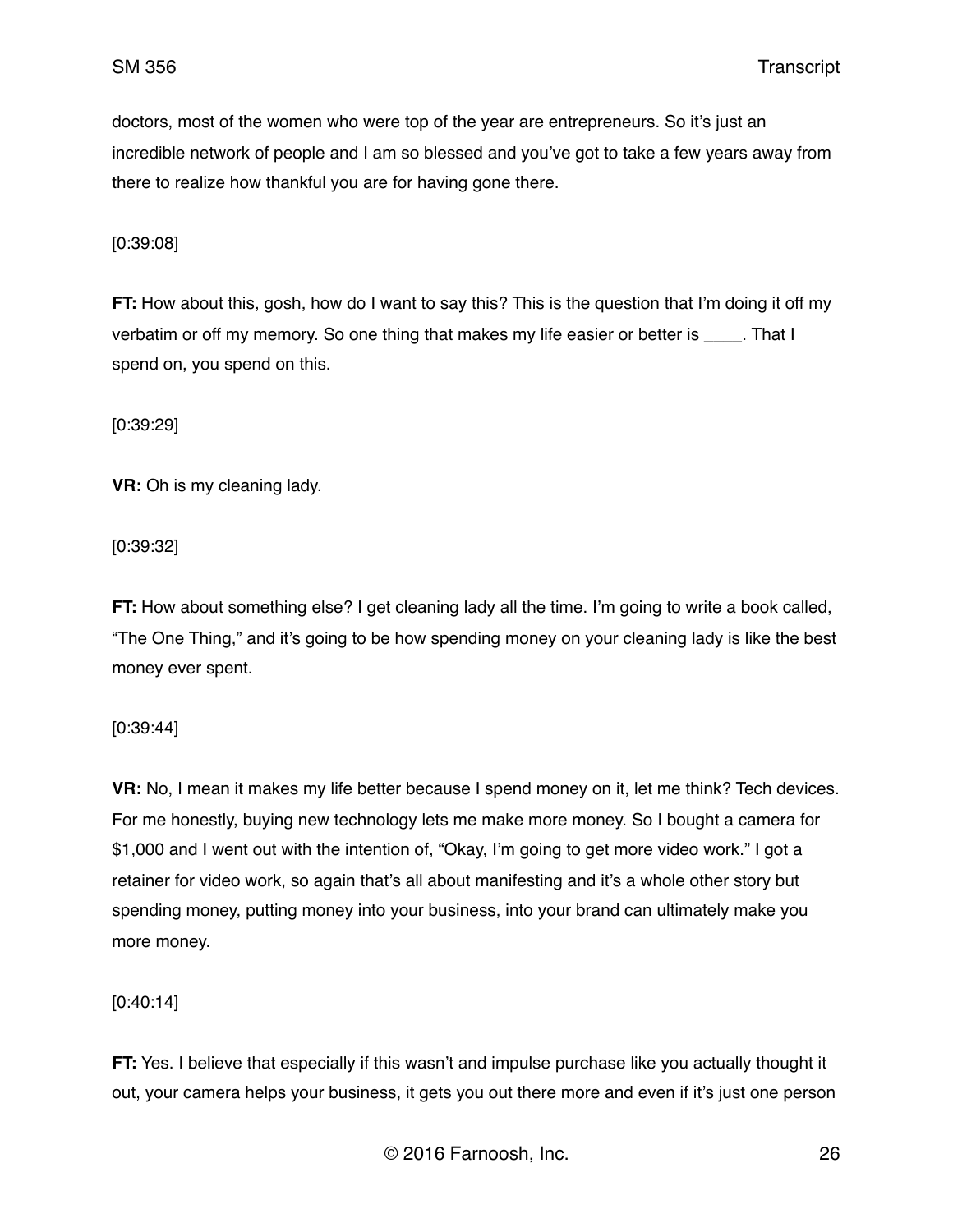who sees a video that you're in and goes, "I want to hire her," you know what? You've made your money back and then some.

[0:40:33]

**VR:** Exactly. It's a scary thing to make that big of a purchase especially in the beginning. I try to run lean but at the end of the day, you can only run so lean and grow so much.

[0:40:41]

**FT:** Right. Okay, when I was growing up, the one thing I wish I had learned about money is

 $\overline{\phantom{a}}$ 

[0:40:47]

**VR:** It's important to save money and saving money doesn't make you less then, I guess is....

[0:40:58]

**FT:** Or boring.

[0:40:59]

**VR:** Or boring, yes, boring is a good way to put it.

[0:41:02]

**FT:** Party pooper.

[0:41:04]

**VR:** Yes.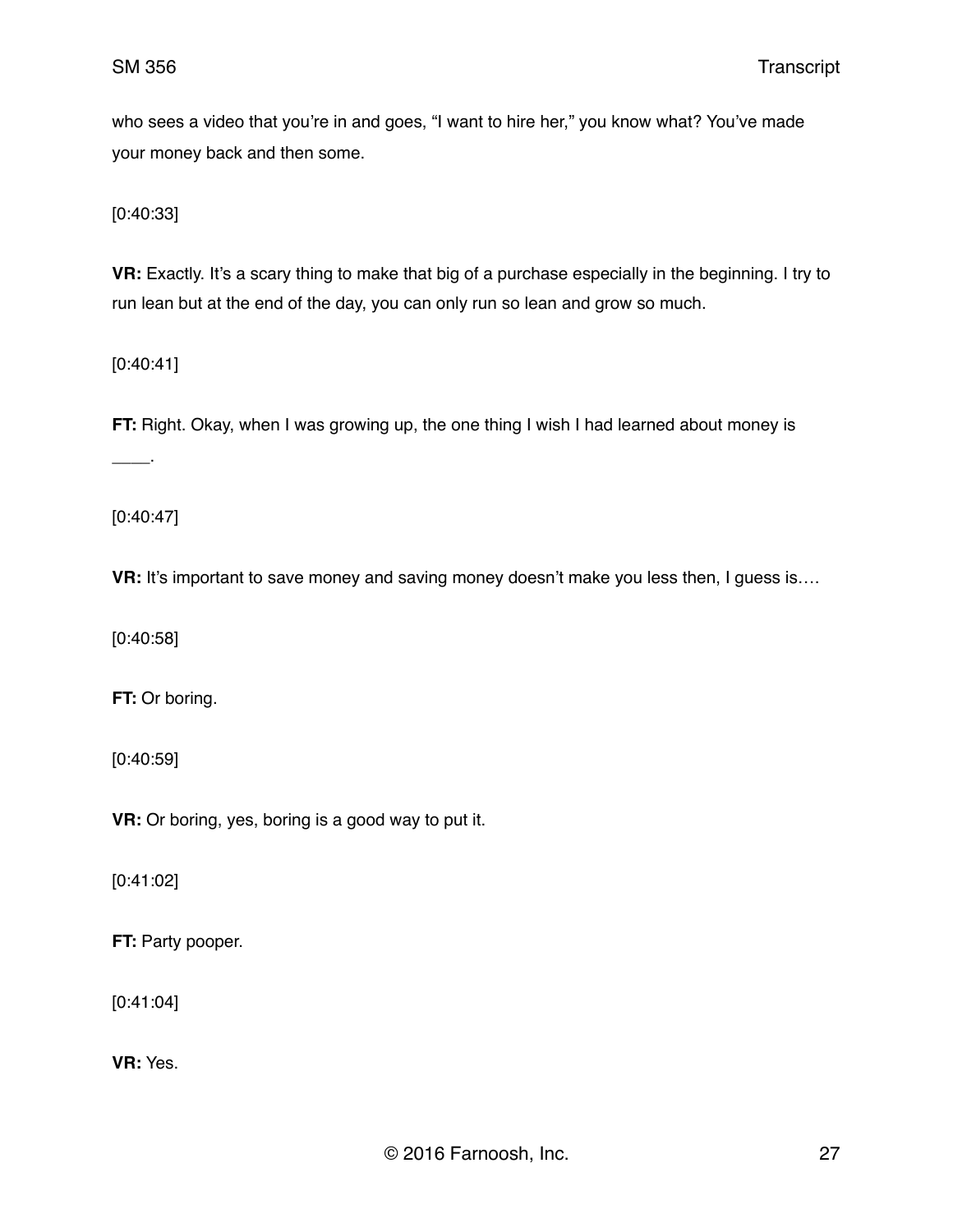SM 356 Transcript

[0:41:05]

**FT:** These are some new fill-in-the-blanks for 2016, thanks to my trusted listeners, they want to know your number one mentor right now in your life or I guess someone that you admire that you may not even, you may not even have met this person but you really admire them and they help you with your own goals?

[0:41:24]

**VR:** I love Marie Forleo. Again, I always say pick five people. My five are, Marie Forleo, Oprah, you because I think you do a great job and then I do Cosmopolitan Magazine because I think they do a great job in branding and then Elite Daily because I think they also do a great job. So Marie Forleo and I've never met her, Marie Forleo and Oprah. Well, I've been in the same room with Oprah but I've never actually met her.

[0:41:52]

**FT:** You have?

[0:41:53]

**VR:** Yes, I have.

[0:41:54]

**FT:** Oh my god, tell me everything!

[0:41:56]

**VR:** I actually tweeted that day, I was on Twitter when she came to live and it was a surprise. I almost died. I had to change my clothes because I was sweating. I used to keep a stress sweat outfit there because you'll never know who you're going to meet. I met Carrie Bradshaw, Sarah Jessica Parker is another one of my big mentors. I think she's a smart business woman but I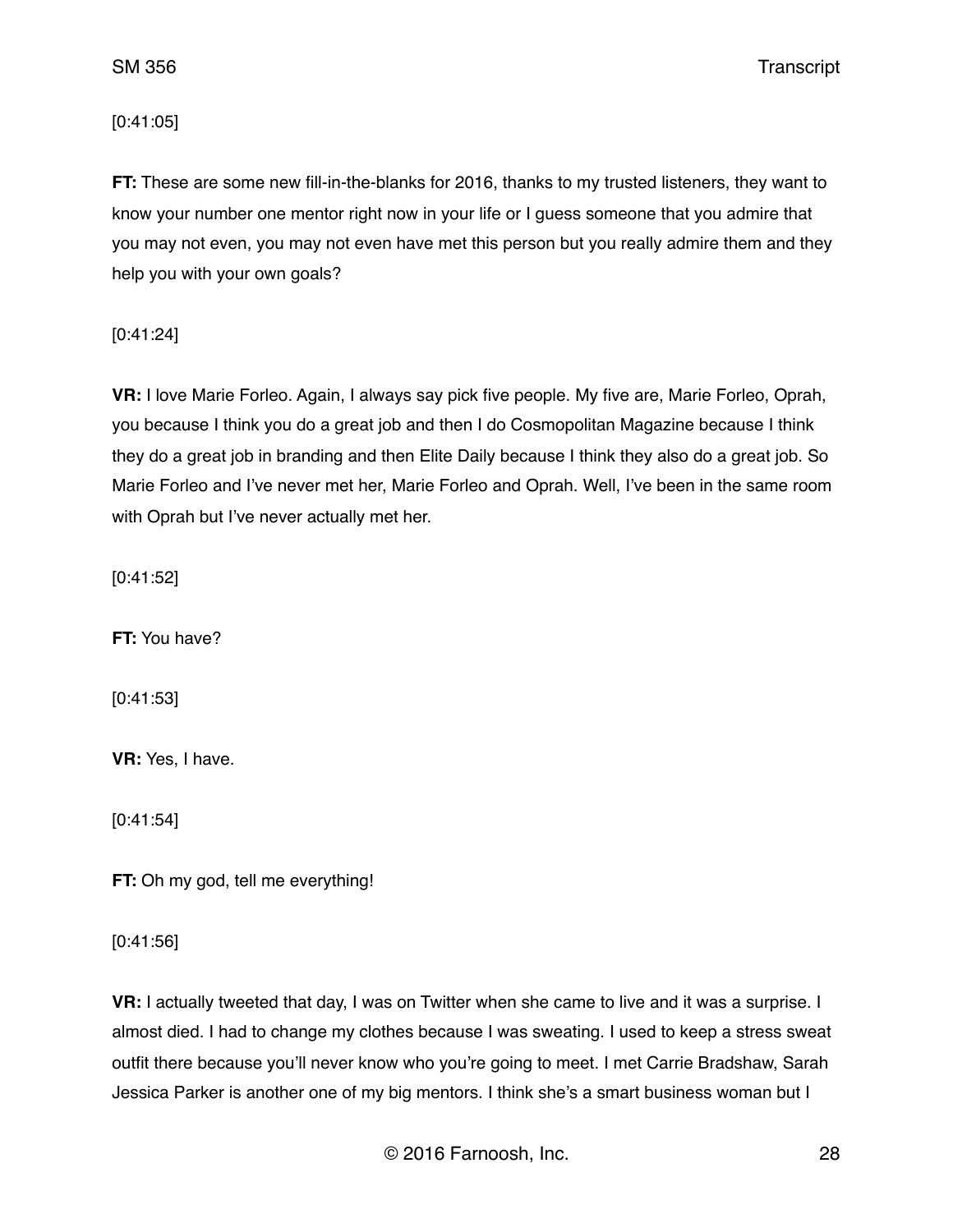also think that she's branded well and I don't necessarily know if that's her or her people but they do a good job whoever that team is.

[0:42:27]

**FT:** Okay but Oprah.

[0:42:28]

**VR:** Oprah, yeah so she was on Live. It was a surprise actually because it was after the Halloween. Michael Strahan had imitated her for Halloween. He was dressed in drag, it's one of the best skits, you can totally find it on You Tube. So she came to surprise them and talk to him about his interpretation of her and they were just sitting there waiting for the guest to come out.

Of course, all the producers knew. So I am standing next to the main camera getting ready to get the photo of Oprah. So I get the photo of her, of course everybody is going crazy, I'm trying to think of the right way to tweet it and then I tweeted it and I was like, "I just tweeted a picture of Oprah," that was pretty much the best day of work ever.

[0:43:12]

**FT:** Oh my God, I would have been so nervous. I'd be like, "You have one job Farnoosh, one job, just take the photo, focus, focus, focus."

[0:43:19]

**VR:** Yeah, that was because of course, I was like, "What if she doesn't like the photo?"

[0:43:22]

**FT:** What if she didn't like my outfit? Yeah, I know that's amazing. That's such a great story and I can't believe I'm in that company, Oprah and Marie Forleo and Cosmo. Elite Daily by the way,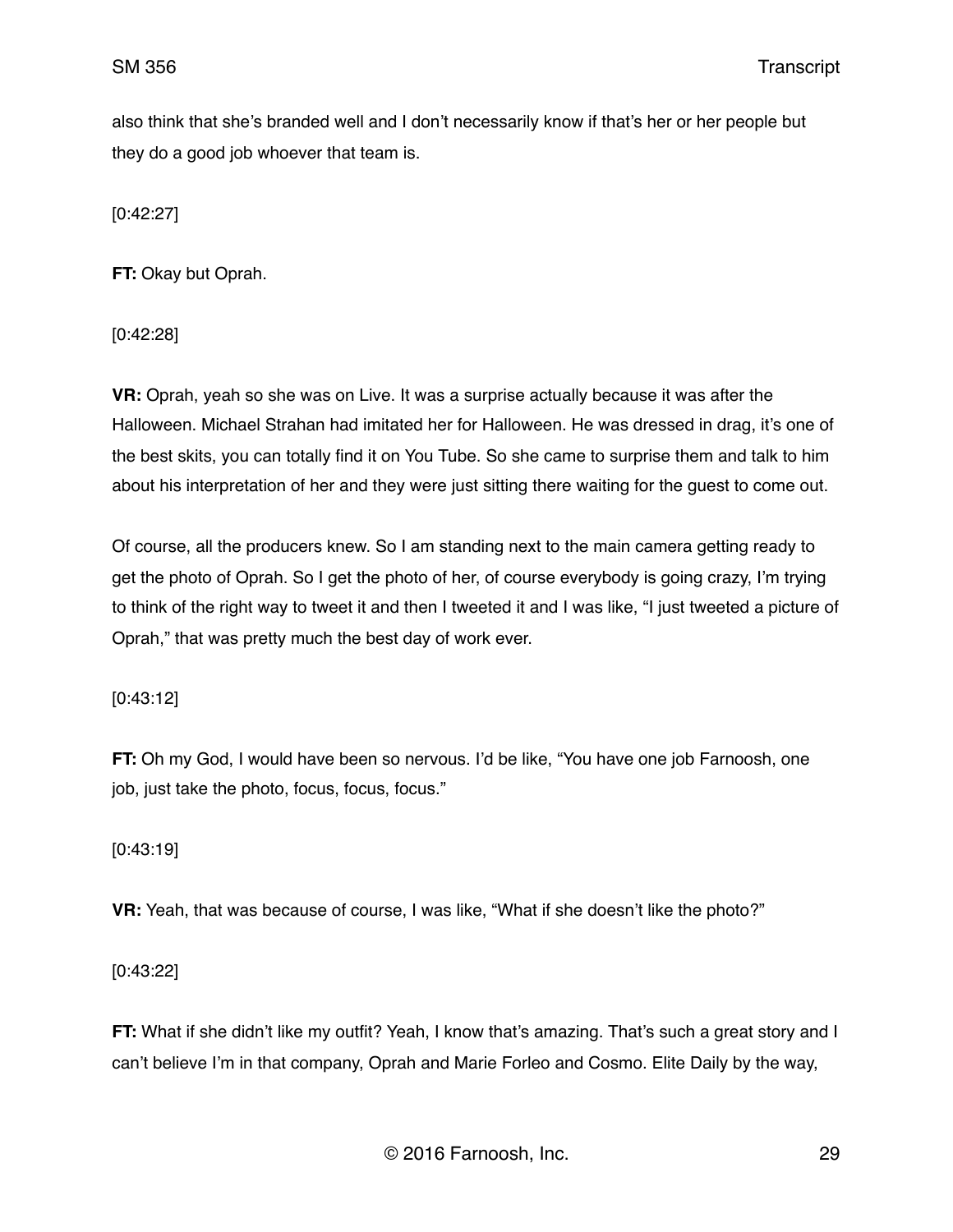we actually had the founder or one of the founders of Elite Daily on the show, Gerard Adams. They sold that business for a lot of money.

## [0:43:40]

**VR:** Yes. Well, it's a brilliant contemplate. It really is, they do a great job. I blog, they don't pay their writers so that's how they made so much money, which is fine. I understand that you want to do that, I'm not that kind of business. Anybody who writes for me, I always pay them because I made money at Time Inc. as an intern and I think that's really important but writing for them really does increase your credibility and it's good for your search. I got a boost when I used to write for them a lot. I wrote about four or five pieces for them.

## [0:44:12]

**FT:** Well, let's wrap this on an even higher note Vix. You've been such a great guest and more importantly, fun to catch up with you and learn all about the last eight years. I bet if we do this again on another eight years, you might be my boss, I don't know? Who knows? I would love it. So tell me this, I'm Victoria Reitano, Vix, I'm So Money because \_\_\_\_.

[0:44:39]

**VR:** I'm Vix Reitano, and I'm So Money because money lets me do everything that I want to do and success is spending time with people you want to be with doing the things you love.

## [0:44:54]

**FT:** And you know how to make the money, which I love seeing women who know how to make the money. Thank you so much for being on the show and tell us, what's your favorite social media right now, where shall we best find you?

[0:45:05]